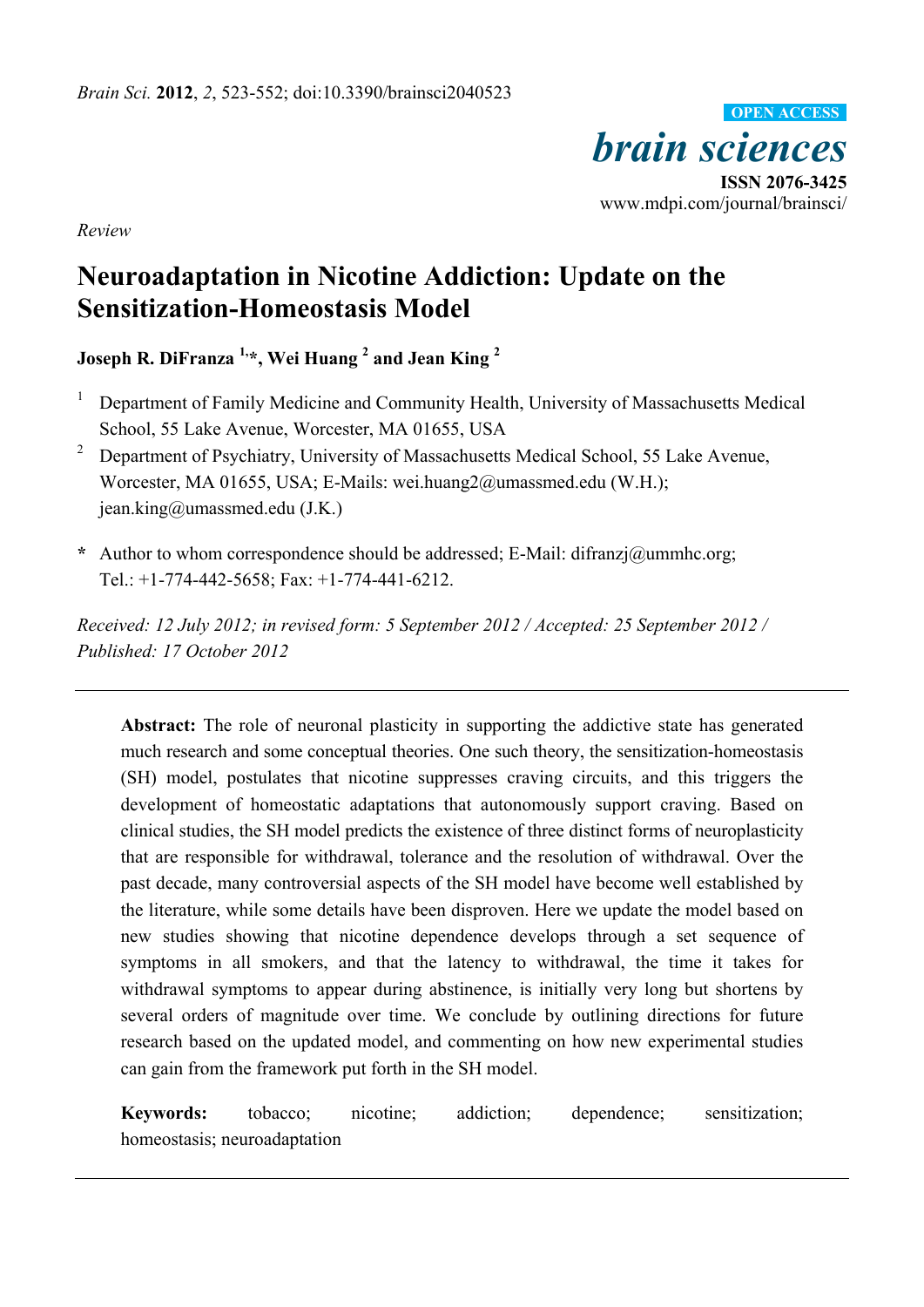### **1. Introduction**

The proposition that neuroadaptation causes nicotine addiction implies that neural alterations caused by smoking represent more than nonspecific drug toxicity [1]. Addiction theories are challenged to explain why a drug triggers neuroadaptation and how neuroadaptation causes addiction. The operative paradigm for generations of addiction researchers has been the theory that drugs shape behavior and cause addiction through reinforcement, a process that would not appear to require neuroadaptation beyond that which might be involved in conditioned learning. In contrast to the reinforcement paradigm, the sensitization-homeostasis (SH) model postulated that the development and recovery from nicotine addiction reflects 3 distinct neuroadaptive processes that appear unrelated to reward and reinforcement [2]. Thus, the SH model offered a distinctly new framework for conceptualizing the role of neuroadaptation in addiction. Nearly a decade has passed since the publication of the SH model [2,3]. Here we critique and update the model in light of new research and outline theory-based directions for future research.

# **2. The Major Principles of the Sensitization-Homeostasis Model**

1. The brain has two neural networks, a Craving Generation System and a Craving Inhibition System. The Craving Generation System is responsible for motivating appetitive behaviors, while the Craving Inhibition System quiets the Craving Generation System when satiety is achieved (Figure 1).

**Figure 1.** The Sensitization Homeostasis Model. The Craving Generation System (CGS) is a neural network that is responsible for generating craving for substances or experiences (the output from which is represented by the arrow labeled craving). The Craving Inhibition System (CIS) signals satiation by inhibiting the CGS. Smoking cues can stimulate craving by stimulating the CGS. The dashed outline on the inhibitory arrow indicates that the CIS system is inactive.



2. Nicotine's direct action is to activate the Craving Inhibition System, resulting in feelings of satisfaction and relaxation. When activated, the Craving Inhibition System suppresses activity in the Craving Generation System, thereby inhibiting craving. The nicotine-induced activation of the Craving Inhibition System and subsequent suppression of the Craving Generation System exceed that which would occur with satiety to non-drug appetites (Figure 2).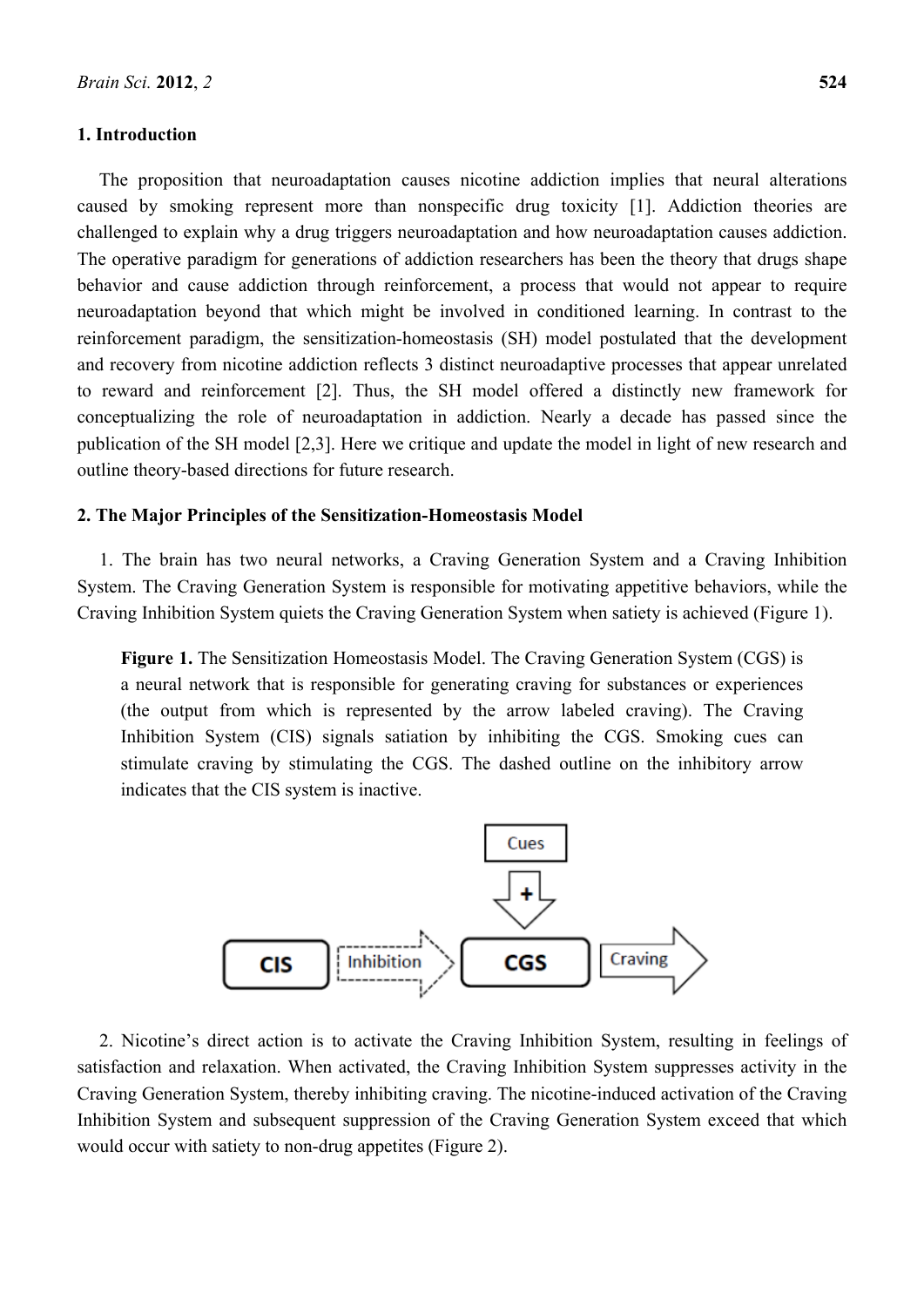Figure 2. The primary addiction-related action of nicotine is to stimulate the Craving Inhibition System (CIS) which is experienced as a sense of satisfaction by the smoker. Stimulation of the CIS results in inhibition of the Craving Generation System (CGS) as indicated by the solid inhibitory arrow. This effect can block the ability of smoking cues to generate craving.



3. Excessive and prolonged inhibition of the Craving Generation System by nicotine prompts the rapid development of stimulatory *withdrawal-related adaptations* that counter nicotine's effects. These restore activity in the Craving Generation System to normal despite the lingering inhibitory effect of nicotine (Figure 3).

**Figure 3.** As a result of sensitization to nicotine, the inhibition of the Craving Generation System (CGS) produced by nicotine is super-physiologic. The excessive inhibition of the CGS caused by nicotine disrupts homeostasis in the CGS. This prompts the rapid development of Withdrawal-Related Adaptations (WRA) that stimulate the CGS to restore homeostasis.



4. When the indirect inhibitory effect of nicotine wears off, the stimulatory withdrawal-related adaptations activate the Craving Generation System. This causes the addicted smoker to experience withdrawal-induced craving for nicotine whenever the effect of nicotine wears off (Figure 4). In novice smokers, it may take several weeks for the down-stream effects of nicotine to wear off, and consequently the latency from the last cigarette to the onset of withdrawal-related craving may be several weeks.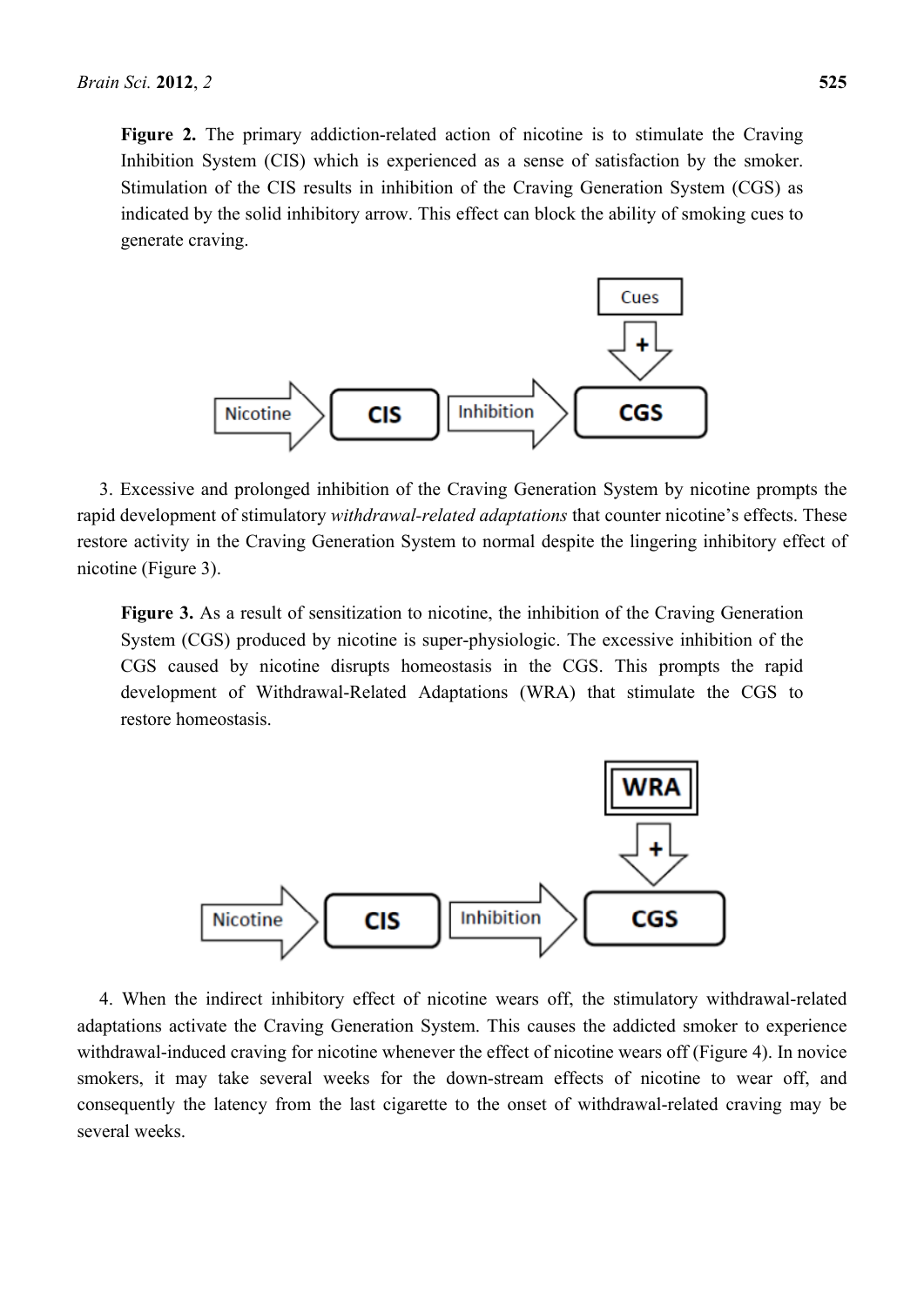**Figure 4.** When the down-stream effects of nicotine wear off, the Withdrawal-Related Adaptations (WRA) continue to stimulate the Craving Generation System (CGS) resulting in the spontaneous generation of craving in the absence of smoking cues. This prompts the smoker to smoke every time the effect of nicotine wears off.



5. Repeated exposures to nicotine promote additional neuroadaptation. The *withdrawal-related adaptations* are joined by *tolerance-related adaptations* that also stimulate the Craving Generation System (Figure 5). The *tolerance-related adaptations* have the effect of shortening the latency to the onset of withdrawal-related craving.

**Figure 5.** Repeated exposures to nicotine promote additional neuroadaptation. The Withdrawal-Related Adaptations (WRA) are bolstered by Tolerance-Related Adaptations (TRA). The TRA also stimulate the Craving Generation System (CGS). TRA have the effect of shortening the latency to the onset of withdrawal-related craving. As TRAs develop smokers notice that the latency to the onset of withdrawal-related craving may shorten from weeks to days, to hours, and in some cases, to minutes. The WRAs and TRAs do not directly block the effect of nicotine as the nicotine from one cigarette is sufficient to alleviate withdrawal-related craving whether a person has been smoking for a few weeks or many decades.



6. When cessation is attempted, the *withdrawal-related adaptations* and *tolerance-related adaptations* continue to stimulate the Craving Generation System resulting in withdrawal-related craving in the absence of any cues (Figure 6).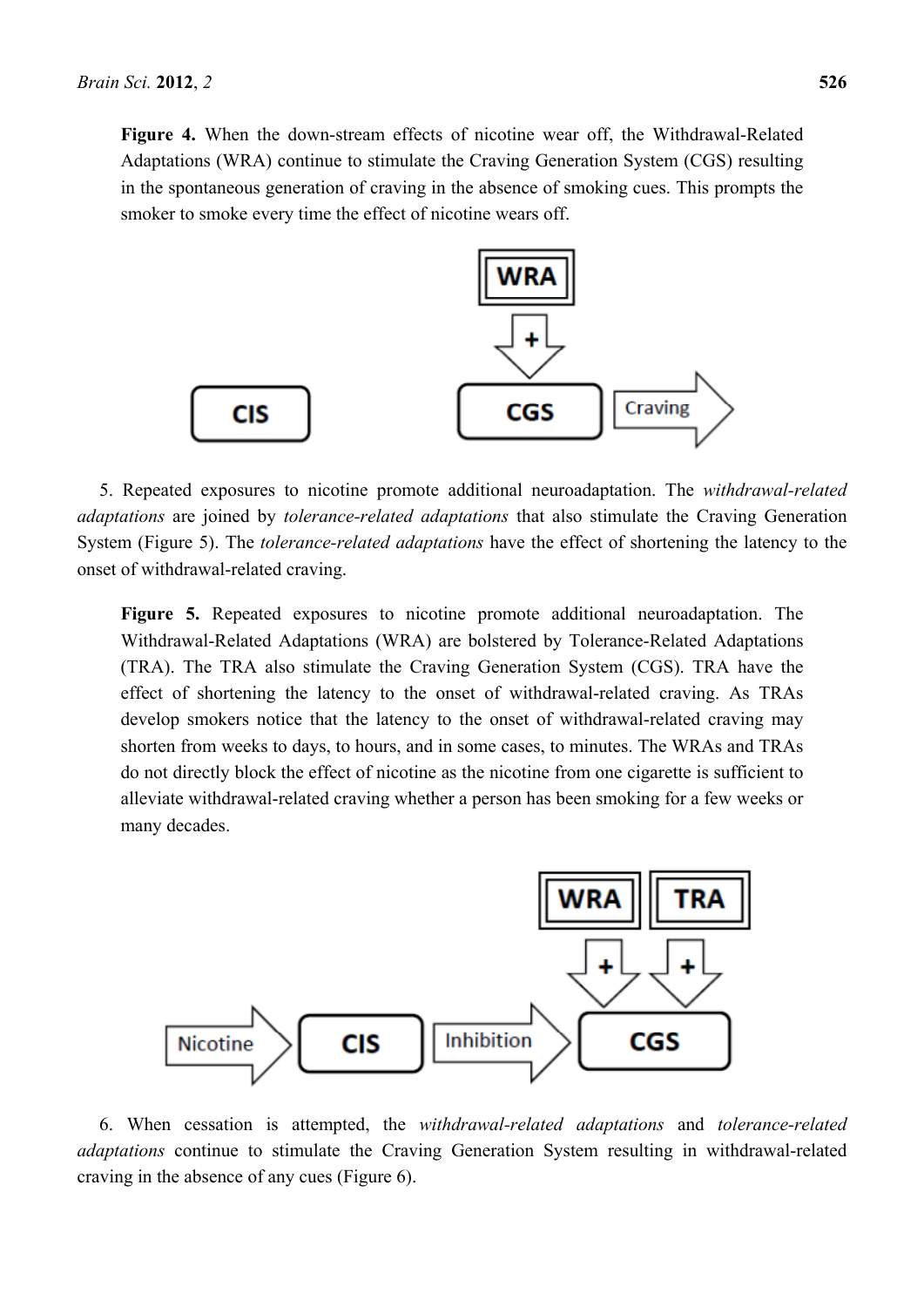**Figure 6.** When cessation is attempted, the Withdrawal-Related Adaptations (WRA) and Tolerance-Related Adaptations (TRA) continue to stimulate the Craving Generation System (CGS) resulting in withdrawal-related craving in the absence of any cues. Now the stimulation of the CGS provided by the WRA and TRA is no longer restoring homeostasis but is disrupting homeostasis. To restore homeostasis the brain removes the WRA.



7. The *withdrawal* and *tolerance-related adaptations* are now disrupting homeostasis. In an attempt to restore homeostasis the brain removes the *withdrawal-related adaptations* but cannot remove the *tolerance-related adaptations*. To restore homeostasis, *abstinence-related adaptations* develop to provide inhibitory input to the Craving Generation System counter-balancing the stimulatory input from the persistent *tolerance-related adaptations* (Figure 7).

**Figure 7.** After smoking cessation, the brain dismantles the Withdrawal-Related Adaptations but is unable to dismantle the Tolerance-Related Adaptations (TRA). Unless something is done to re-establish homeostasis, craving would continue forever. To restore homeostasis, Abstinence-Related Adaptations (ARA) develop to provide inhibitory input to the Craving Generation System (CGS) counter-balancing the stimulatory input from the TRA. At this point, withdrawal-related craving ends, but craving could still be stimulated by smoking or emotional cues.

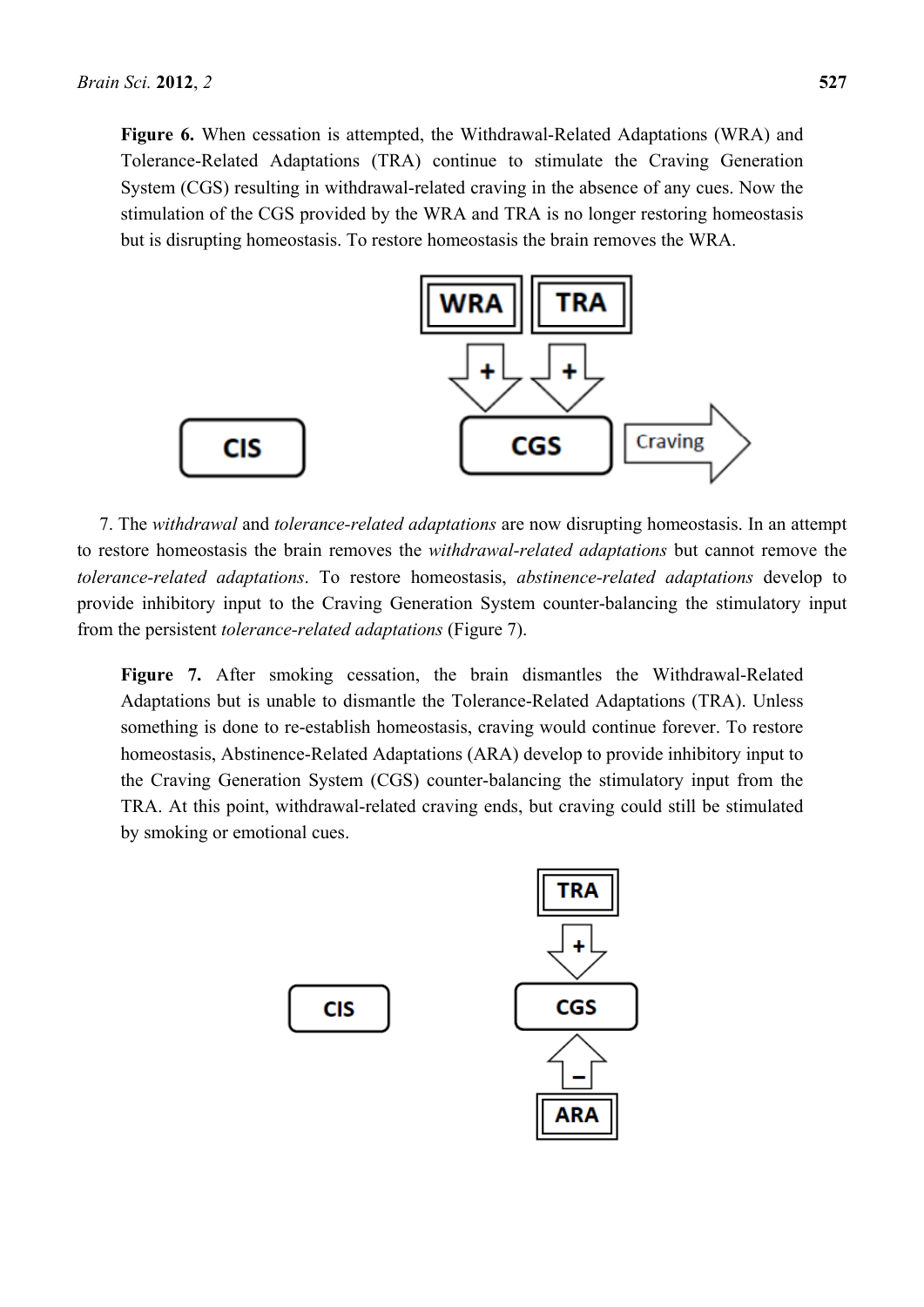**Figure 8.** At any time cues could trigger minor craving by directly stimulating the Craving Generation System (CGS). The smoker might lapse by smoking a single cigarette.



**Figure 9.** When an ex-smoker lapses and smokes a cigarette, nicotine stimulates the Craving Inhibition System (CIS) which delivers super-physiologic inhibition to the Craving Generation System (CGS), once again disrupting homeostasis in the CGS. The Abstinence-Related Adaptations (ARA) that provide inhibition to the CGS are now adding to the disruption of homeostasis rather than restoring it. The ARA are rapidly dismantled.



**Figure 10.** With the Abstinence-Related Adaptations (ARA) gone, when the down-stream effects of nicotine wear off, the Tolerance-Related Adaptations (TRA) provide un-opposed stimulation to the Craving Generation System (CGS) and this restores craving to its original intensity. Because the Tolerance-Related Adaptations set the latency to the onset of withdrawal craving, relapsed smokers find that they need to smoke at nearly the same frequency as when they had quit smoking no matter how long they had been abstinent.

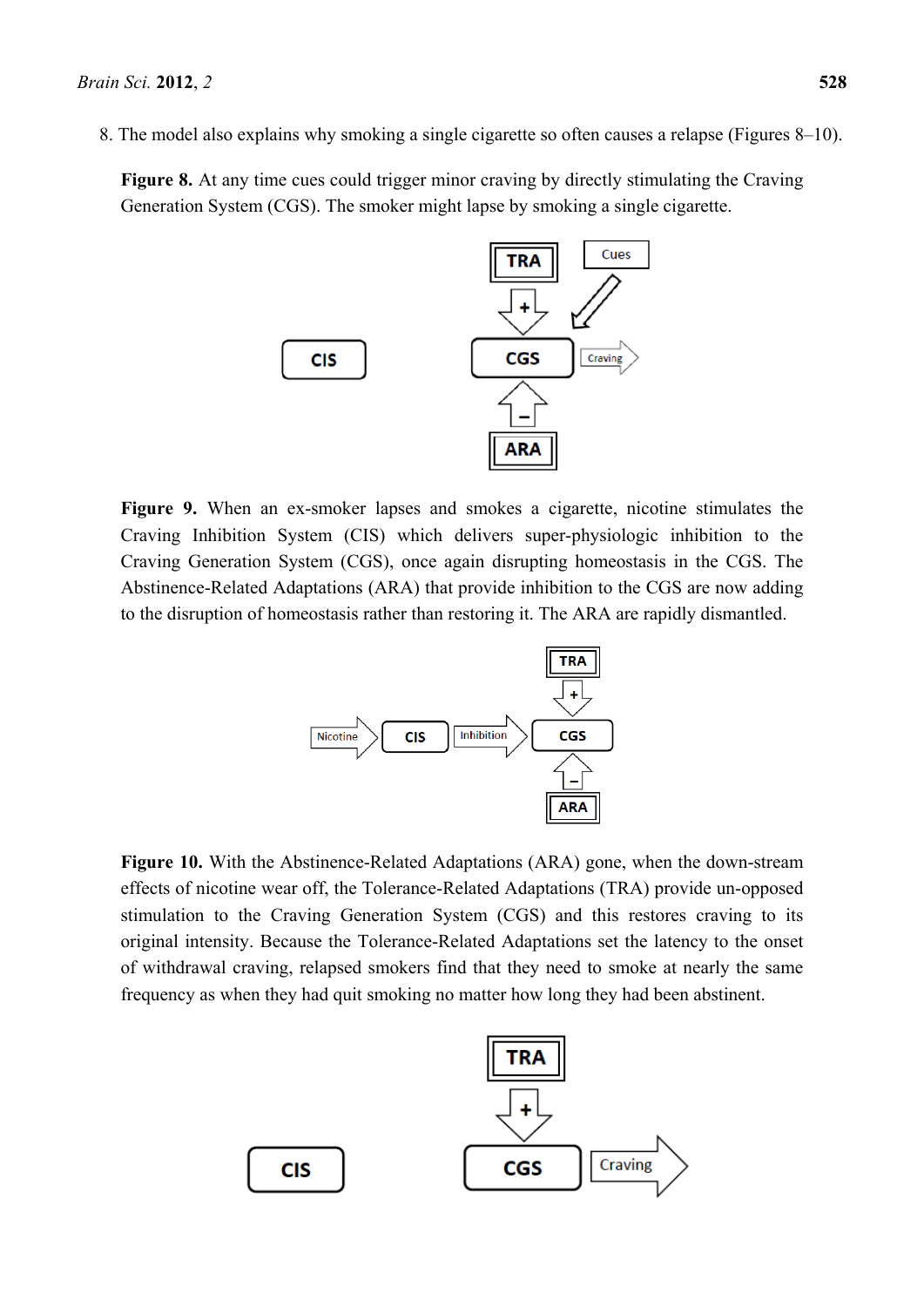In this section we will describe aspects of the SH model (in italics) in relation to recent research [2,3].

*3.1. The SH Model Holds that the Neural Processes that Produce Addiction Are Initiated Soon after the Onset of Nondaily Smoking, Stipulating that Addiction Is Possible in the Absence of Sustained Moderate Daily Smoking* 

Early symptoms of addiction have now been documented soon after the onset of nondaily smoking in every study that has examined this issue [4–14]. The experience of withdrawal-induced craving after having smoked only a few cigarettes is also well documented [5,10,15,16]. In the largest study of adolescent nicotine addiction ever conducted, early symptoms of addiction were reported by a third of youth who had smoked 3 or 4 cigarettes, and in about 95% of those who had smoked ≥100 cigarettes [10]. When measured by the DSM diagnostic criteria for nicotine dependence, dependence has been identified prior to the onset of daily smoking, and in individuals who had not yet smoked 12 cigarettes [5,17].

Although the clinical significance of early appearing symptoms of addiction had been questioned, they have proven to be powerful predictors of the clinical course. In a 3-year prospective study, youth who reported such symptoms were 44-fold more likely to be current smokers at the end of follow-up [6]. In another study, youth that reported at least one symptom of addiction were 196-fold more likely to progress to daily smoking [7].

The clinical importance of early symptoms is indirectly supported by genetic studies. "The genetic overlap that was found between experimentation and withdrawal is important in the context of dependence syndrome models that attribute a key role to withdrawal symptoms in the emergence of dependence. This result raises the possibility that at least some individuals become 'hooked' or progress to daily smoking in part because of increased vulnerability to nicotine withdrawal symptoms early in their smoking careers [18]". Thus, the available evidence indicates that symptoms of addiction appear soon after the onset of nondaily use in the most vulnerable individuals, and that early symptoms are strong predictors of continued use.

# *3.2. The SH Model Stipulated that Neuroadaptations Develop Quickly with Intermittent Nicotine Exposures*

The original paper describing the SH model cited the neuroscience literature extensively to demonstrate the scientific plausibility of the idea that small doses of nicotine could change the brain. In doing so, the model reflected the then current thinking in regard to nicotinic receptor upregulation and desensitization. Much of that speculation is now dated as continued research suggests that upregulation and desensitization of receptors is a much more transient and dynamic process than previously appreciated [19,20]. As a consequence, the proposal that addicted smokers are able to sustain a pattern of nondaily smoking because of persistent upregulation of AChRs seems unlikely. Nevertheless, the literature provides ample new evidence supporting the principle that small doses of nicotine can change the brain.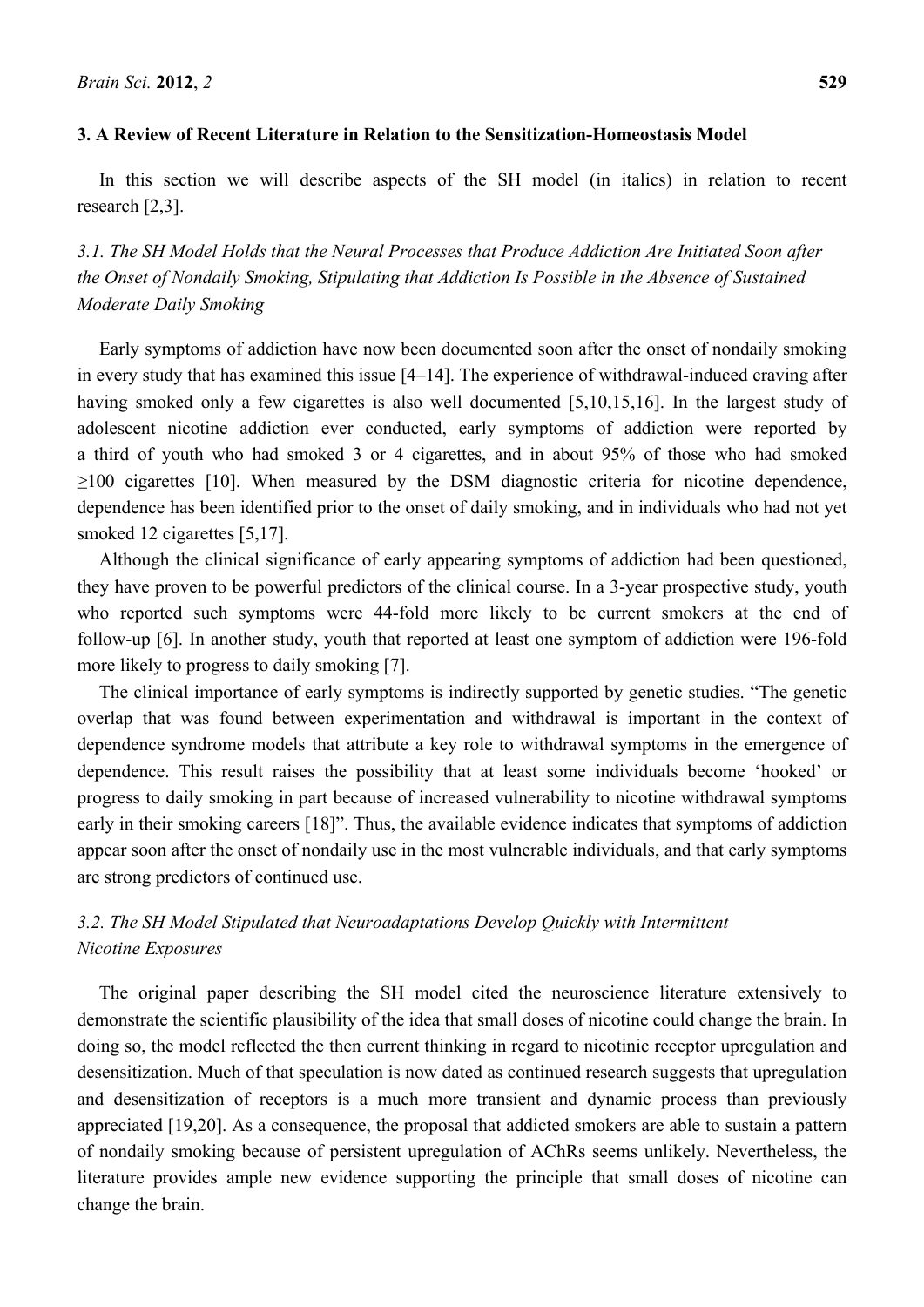Noting that an average smoker might smoke 10 cigarettes in a day, common sense might suggest that the nicotine delivered by a single cigarette is negligible, and that it is implausible that one cigarette could have a permanent impact on the brain. Yet, a PET study revealed that the nicotine obtained from 2 puffs of cigarette smoke was sufficient to occupy 50% of the brain's high affinity α4β2 nicotinic receptors (nAChR), while the nicotine from a whole cigarette occupied 88% of nAChRs [21]. This lends plausibility to the idea that one cigarette might have an important impact.

The neuroplastic changes that are specifically responsible for nicotine addiction have not been identified. However, it is becoming increasingly clear that even intermittent doses of nicotine can have immediate and sometimes enduring effects of brain physiology and animal behavior. In a direct test of the SH model's prediction that one cigarette can initiate neural changes, Slotkin *et al.* demonstrated nAChR up-regulation in rats within 24 h of a single dose of nicotine [22,23]. More recent work indicates that receptor upregulation begins within minutes of an exposure to nicotine [19].

Rapid changes in neurophysiology after a single exposure to nicotine have been seen in other studies. In mice, a single dose of nicotine produces an increase in the intracellular AMPAR/NMDAR ratio in neurons within 24 h [24]. Using mecamylamine precipitated withdrawal as a discriminative cue, Cohen *et al*. demonstrated that rats can sense withdrawal symptoms after a single dose of nicotine [25].

One long-term effect of nicotine that is seen with the first dose is a lowering of neural response thresholds. When response thresholds are lower, neurons become responsive to lower levels of stimulatory inputs. Placzek *et al.* reported that a nicotine-induced increase in either spontaneous or weakly evoked excitatory currents persists after nicotine is removed from the bath solution, suggesting the induction of long-term potentiation [24]. Mao *et al*. have recently described the pathway of intracellular events involved in synaptic plasticity and long-term potentiation that result from a single exposure to nicotine [26]. Synaptic plasticity developed after the nicotine was removed [26]. Hamid *et al.* demonstrated that a single dose of nicotine in naïve rats lowers neural response thresholds for 28 days [27]. These studies demonstrate that a single exposure to nicotine sets off a series of intracellular events that proceed of their own accord after nicotine is gone, with objectively measurable effects on neural function up to 28 days later.

Magnetic resonance imaging (MRI) studies demonstrate that smokers have increased structural complexity in white matter tracts [28–30]. Animal studies demonstrate how quickly these changes can develop. MRI scans obtained after rats had received 4 doses of nicotine revealed a significant increase in tissue density in the cingulate cortex and a trend in the same direction in the nucleus accumbens and prefrontal cortex [31].

Neuroplastic changes can be observed directly as in the above studies, or can be inferred from behavioral studies. Acute tolerance to the locomotor depressant effects of nicotine are evident after a single dose in rats [32]. One dose of nicotine produces behavioral effects in adolescent rats that are present for a month [33,34]. Locomotor sensitization to nicotine begins with the first dose, as increased locomotion is commonly observed with the second dose [35,36]. Locomotor sensitization is accompanied by changes in neural responses to nicotine. A dose of nicotine delivered to sensitized rats produces neural activation that is more widespread, more prolonged and of greater magnitude than that seen in nicotine naïve animals [37]. Functional MRI demonstrates changes in neural responses to nicotine after 4 doses [37].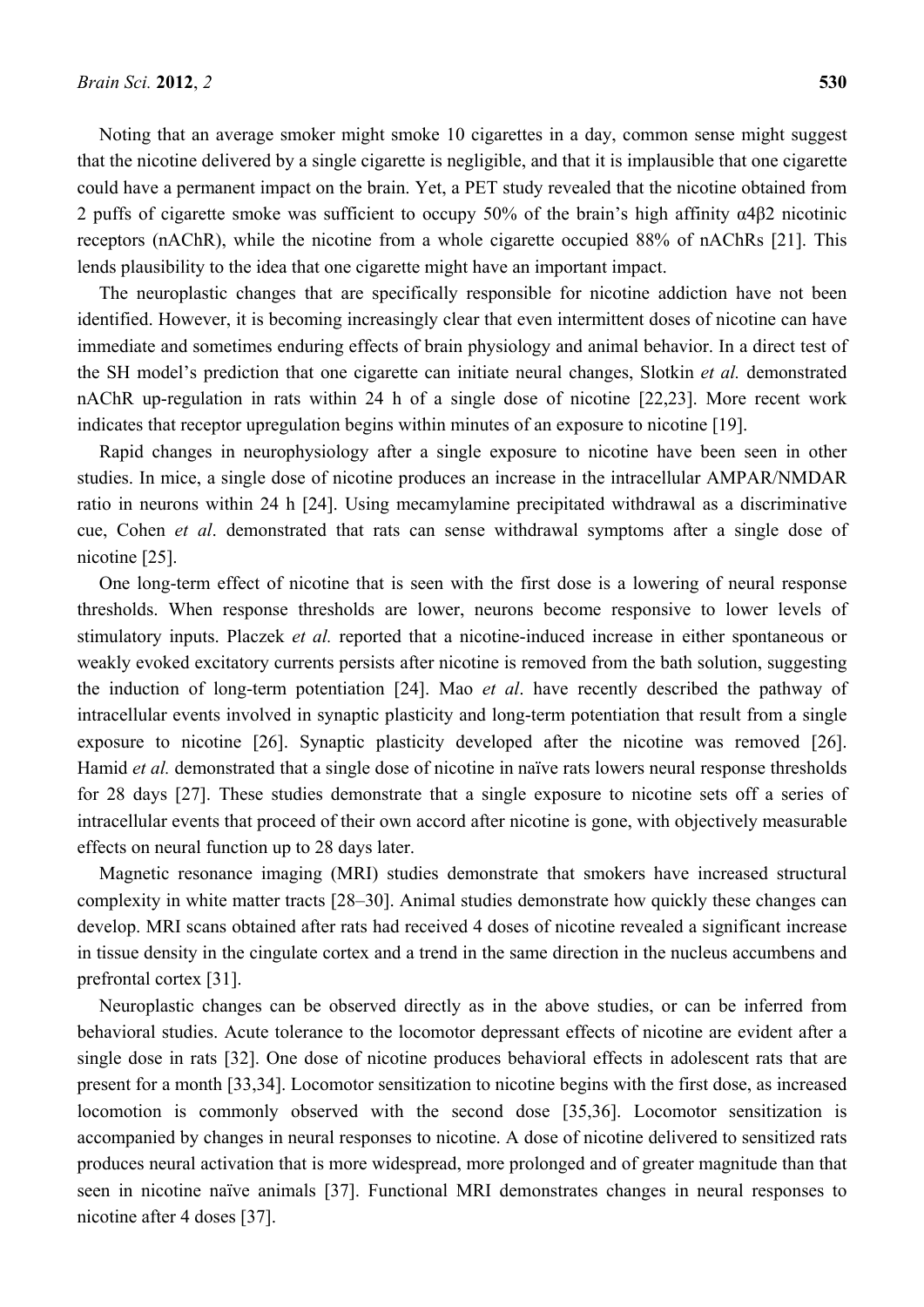An intriguing study by Polesskaya *et al*. suggests why a single exposure to nicotine can trigger long-lasting changes [38]. Nicotine delivered through an implantable pump altered the expression of 162 genes in the brains of adolescent rats. As the investigators studied only 38% of the genome, the actual number of genes affected by nicotine may be close to 500. Widespread alterations in gene expression would provide a plausible mechanism by which a single exposure to nicotine could affect brain physiology immediately and persistently.

The studies reviewed in this section do not prove that the neuroplastic changes that are responsible for nicotine addiction begin with the first dose, but they do indicate that even brief intermittent exposures to nicotine trigger changes in brain physiology, structure and function, along with changes in behavioral responses that persist long after nicotine is gone from the brain. Parenthetically, many of these changes were observed in experiments in which learning and reinforcement could play no role (cell preparations, non-contingent nicotine administration).

*3.3. Nicotine Withdrawal Is Present in Nondaily Smokers. This Contradicted the Prevailing Paradigm that Smokers Do Not Experience Withdrawal or Addiction Until They Are Smoking at Least 5 Cigarettes per Day [39,40]* 

Withdrawal-induced craving is a very common presenting symptom of nicotine addiction in adolescents [41]. The first prospective study of the onset of nicotine addiction reported that two-thirds of the individuals that developed symptoms of addiction did so without smoking daily [6,9]. Addiction as defined by the Diagnostic and Statistical Manual-IV criteria has been diagnosed soon after the onset of smoking in nondaily smokers [5]. Addiction in nondaily smokers has been documented in several longitudinal studies [4–8], in cross-sectional studies [10–13,42–45], and by case histories [46]. Collectively, these studies have involved tens of thousands of smokers from adolescence to adulthood.

The clinical significance of addiction symptoms reported by nondaily smokers is evident: adult nondaily smokers are just as likely as daily smokers to have failed at a previous attempt to quit [47]. Adolescent nondaily smokers reported an average of 2 prior unsuccessful quit attempts [45]. Early symptoms of addiction have proven to be an excellent predictor of the subsequent clinical course of smoking [48]. In adolescents, the mean frequency of smoking at the onset of addiction is 2 cigarettes per week [6,7], and smoking 2 cigarettes per week at age 12 increases the likelihood that the child will be a heavy smoker at age 24 with an odds ratio of 174 [49].

Some older studies with small, non-representative samples reported that smokers who do not smoke at least 5 cigarettes per day had no symptoms of addiction [39,40]. Looking back, these studies could not exclude the possibility of addiction because they did not employ the sensitive measures of dependence now in use. Symptoms of addiction, including those of nicotine withdrawal have been reported among nondaily smokers in every modern study that has examined this issue.

# *3.4. Experimental Conditions that Stimulate Craving Will Increase Neural Activity in the Craving Generation System (Figure 1)*

Dozens of functional MRI experiments have examined neural activity that accompanies craving in drug addicted individuals. As neural activity reflects not only craving, but also the processing of the cues that are used to stimulate craving, the observed patterns of activation differ depending upon the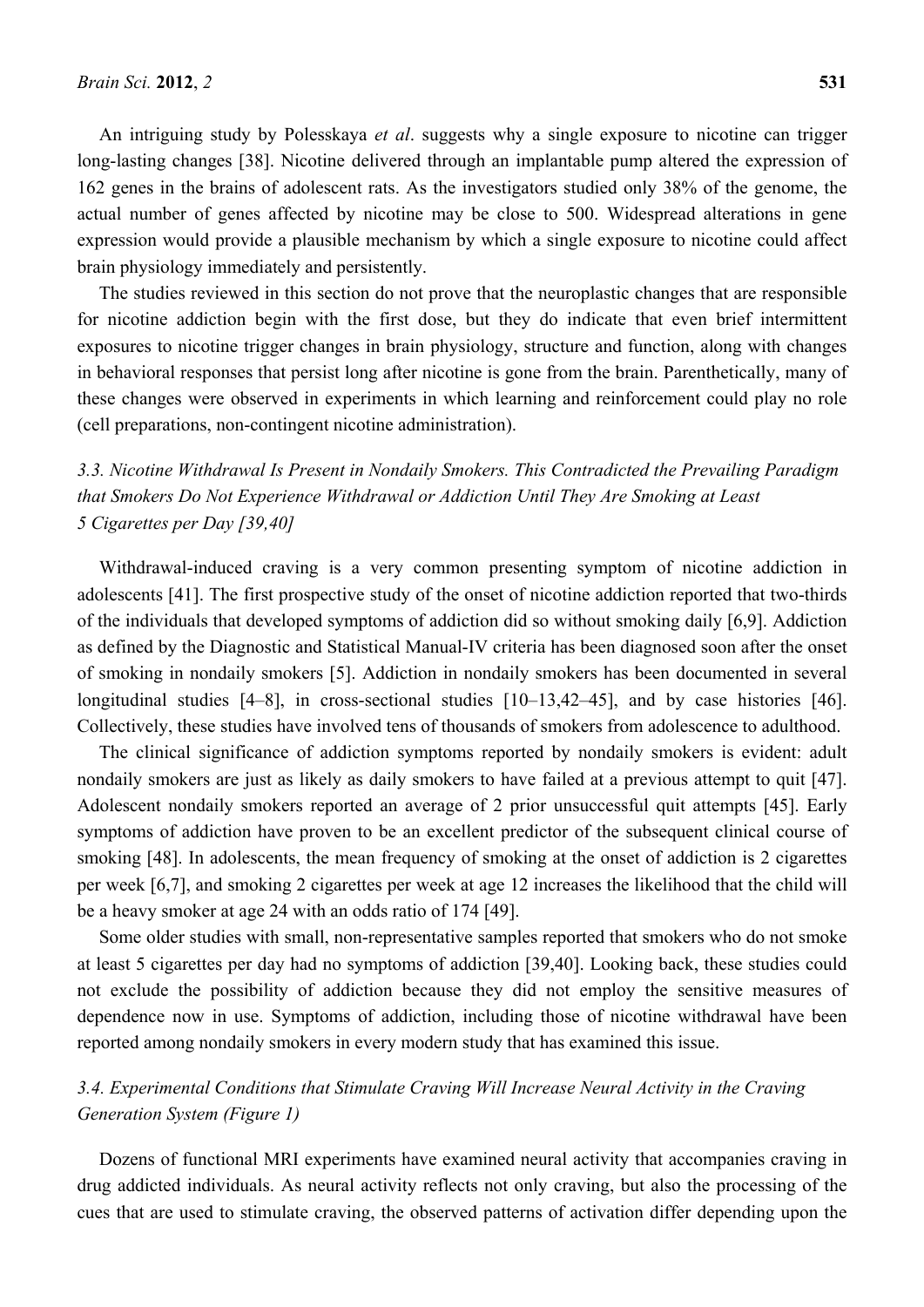experimental conditions. Nevertheless, craving in response to drug cues is fairly consistently associated with activation in the anterior cingulate cortex (ACC) and frontal cortex. Activation of the ACC has been demonstrated in conjunction with opiate craving [50], and exposure to cues for smoking [51–58] and cocaine [59–63]. Self-rated severity of addiction in adolescent smokers correlated  $(r = 0.61)$  with reactivity to smoking cues in the ACC [57]. This literature suggests that the ACC may be part of a craving generation neural network that is activated during craving for nicotine.

Bupropion is a drug that is used to reduce craving during nicotine withdrawal. Brody *et al.*  demonstrated attenuation of cue-induced craving and ACC activation in bupropion-treated smokers [64]. They also found increased activation in the ACC when smokers were instructed to resist craving [54]. Beyond the fact that this study supports involvement of the ACC in craving, the results are difficult to interpret since the instructions to resist craving might prompt subjects to work up some craving in order to resist it. It is not obvious whether such instructions should prompt an increase or decrease in activity in a neural craving network. Nevertheless, many studies involving different drugs support the idea that neural networks support craving.

The idea that craving involves a network of neural systems is not unique to the SH model. What is unique to the SH model is the stipulation that cues and nicotine withdrawal will both increase neural activity in a network that supports craving while nicotine administration will have the opposite effect. While drugs such as cocaine may stimulate craving and binging, the SH model stipulates that nicotine inhibits activity in the craving network. Given what is known today about the widespread effects that nicotine has on the brain, it is no longer surprising that nicotine has inhibitory effects, even though it is considered a psychostimulant drug [20].

## *3.5. Nicotine Administration Will Inhibit Activity in the Craving Generation System (Figure 2)*

As the SH model holds that nicotine stimulates the Craving Inhibition System which in turn inhibits activity in the Craving Generation System, a critical test of principle would be to determine if nicotine can simultaneously stimulate and inhibit neural activity in different brain regions. Resting state functional connectivity (rsFC) measures the degree to which neural activity in different brain regions is coordinated. Tanabe *et al*. demonstrated that nicotine decreased rsFC in the medial prefrontal cortex and precuneus in nonsmokers [65]. This is an important observation as the subjects had no prior exposure to nicotine and therefore, the reduction in coordinated neural activity triggered by nicotine could not be attributed to the relief of withdrawal symptoms or conditioning effects as might be the case in smokers. Nicotine produced a reduction in coordinated neural activity in nonsmokers in structures that have been shown in other studies to be implicated in nicotine addiction.

Domino *et al*. conducted an experiment in which PET scans were performed while smokers smoked after an overnight abstinence [66]. The SH model indicates that the Craving Generation System would be active after overnight withdrawal in daily smokers. Under these conditions, smoking would activate the Craving Inhibition System causing inhibition of the Craving Generation System. In the experiment, smoking produced a large increase in regional cerebral blood flow (rCBF) in the cerebellum, occipital cortex, and insula, accompanied by large decreases in rCBF in the ACC, orbitofrontal cortex, nucleus accumbens, fusiform gyrus, hippocampus and the parietal cortex [66]. To our knowledge, this was the first study to show inhibitory effects of nicotine on neural activity.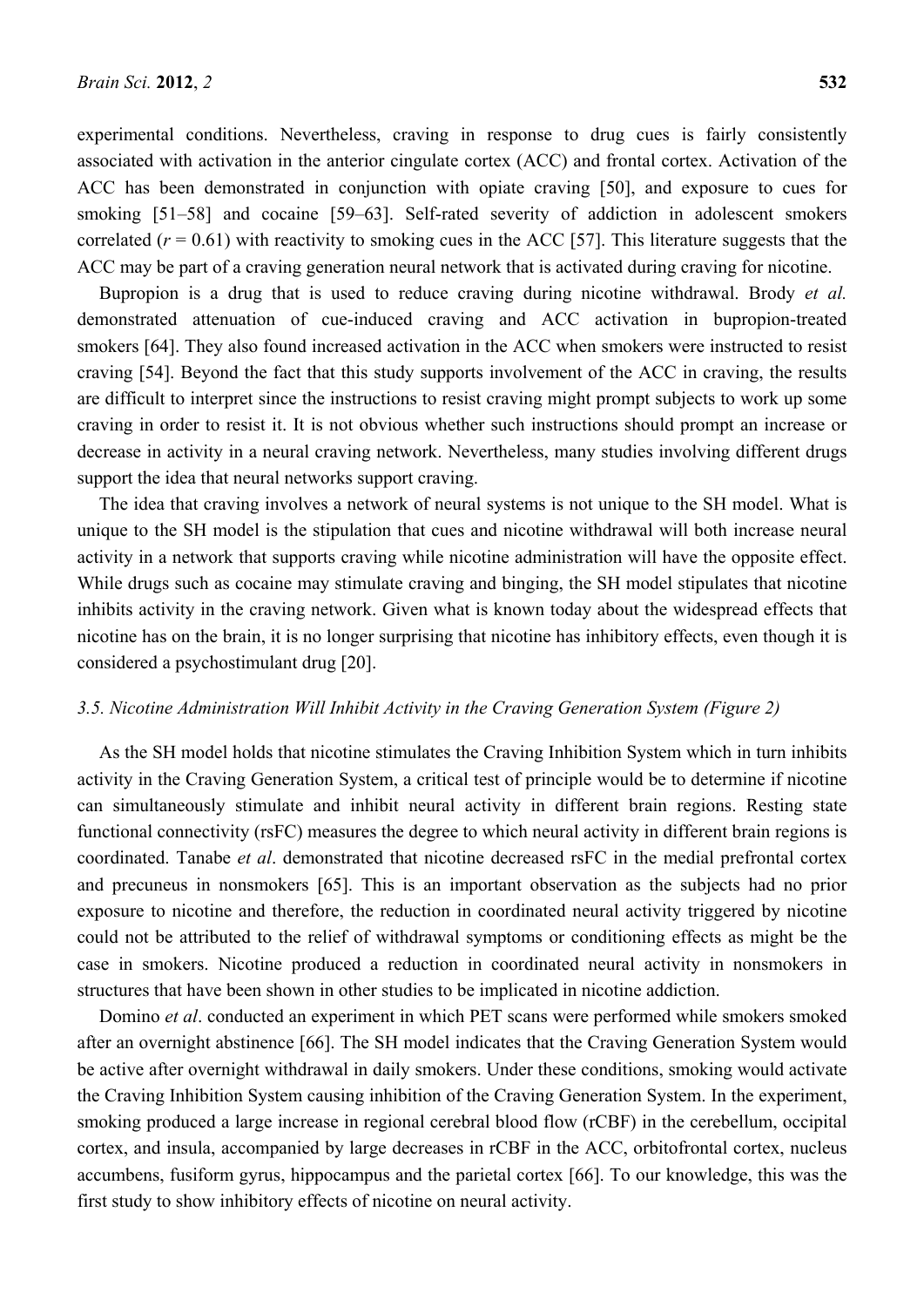The main findings of Domino *et al.* were replicated in another PET study in which rCBF was measured in abstinent smokers while they smoked after an overnight withdrawal [67]. rCBF decreased in response to smoking in the ACC, prefrontal cortex, nucleus accumbens, amygdala and hippocampus. Decreased activity in the left dorsal ACC and the right hippocampus correlated with a decrease in craving scores. The regional specificity of the effects, the bidirectional results, the correlation with craving, and the fact that the regional patterns do not correspond to anatomical areas of vascular supply make it highly implausible that the results of these PET studies reflect direct vasoactive effects of nicotine.

As rsFC relies on correlations in the frequency of activity in different brain regions, it is not susceptible to vasoactive effects. Wang *et al.* compared rsFC in smokers in withdrawal after a 12 h abstinence and the same subjects after they had smoked a cigarette [68]. Craving during withdrawal correlated with increased rsFC in the ACC, dorsal-lateral prefrontal cortex, orbital-frontal cortex, occipital cortex, ventral striatum, nucleus accumbens, thalamus, amygdala, hippocampus, caudate and insula. Relative to the withdrawal condition, smoking decreased rsFC in the ACC and the medial orbital-frontal cortex.

Indirect evidence that nicotine inhibits activity in the ACC comes from cue studies. The SH model predicts that cue-induced craving and neural activation will be inhibited in the presence of nicotine because nicotine inhibits the craving network. Consistent with the SH model, using functional MRI, Lim *et al*. found neural activation in the ACC when smoking cues were presented during abstinence, but not when cues were presented after smoking [53]. Likewise, Brody *et al*. did not see activation in the ACC with functional MRI when smoking cues were presented soon after subjects had smoked [54].

One mechanism by which nicotine might inhibit neural activity is through the activation of nAChRs located on presynaptic GABAergic terminals. Behavioral sensitization to nicotine is associated with increased GABA transmission from the nucleus accumbens to the ventral pallidum [69].

Another possible mechanism would be through dopamine. Nicotine increases dopaminergic output from the ventral tegmental area (VTA) [70]. Dopaminergic projections from the VTA to the prefrontal cortex appear to be inhibitory and this inhibition appears to be mediated by D1 receptors [70]. This could explain why smoking has been associated with decreased neural activity (or inhibition of activation) in the frontal cortex in several studies [53,54,66–68]. Brody *et al.* demonstrated that changes in the left ventral pallidum and left ventral caudate nucleus/nucleus accumbens dopamine release correlated with craving reduction, and suggested that dopamine release in these areas is associated with decreased craving [71]. Along these lines it is interesting to note that a single dose of haloperidol, a drug that blocks dopamine receptors, has been shown to increase nicotine intake in smokers [72]. This suggests that blocking dopamine receptors disinhibits craving. While much more research is needed, the literature supports the plausibility that nicotine has inhibitory actions.

Brain areas that are activated by nicotine would be among the possible suspects for involvement in the Craving Inhibition System. Notably, the cerebellum showed increased rCBF in response to smoking in two PET studies [66,67]. The cerebellum has reciprocal connections to the ACC and other areas of the frontal and prefrontal cortices [67]. In both PET studies, smoking simultaneously increased activity in the cerebellum while decreasing activity in the ACC.

To summarize, a number of studies using different paradigms and measures indicate that the ACC and areas of the frontal cortex become activated during craving and exposure to smoking cues. A few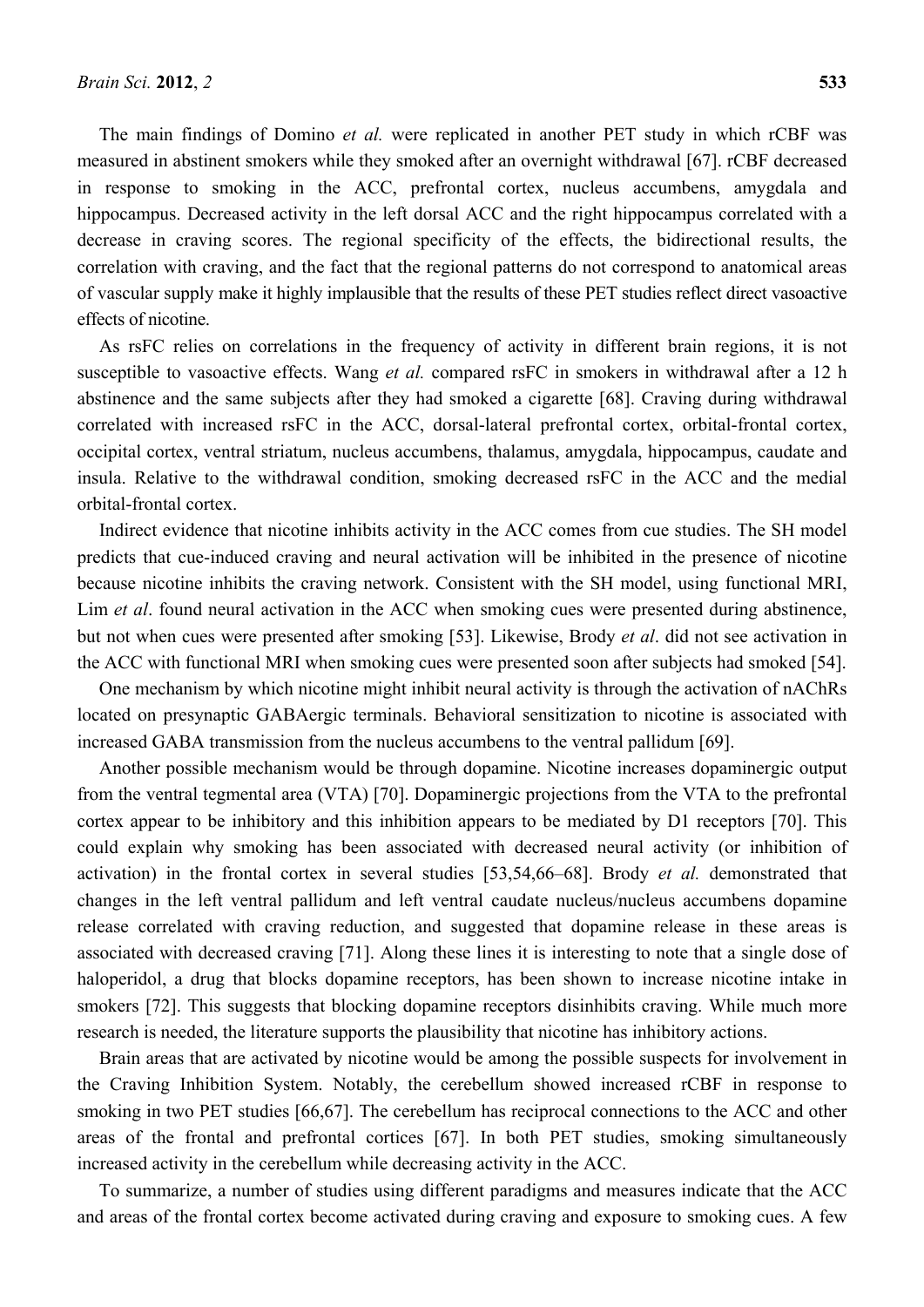studies, using functional MRI, PET and rsFC indicate that nicotine administration inhibits activity in these structures, and this is associated with a reduction in craving. The literature provides initial support for one of the central tenets of the SH model, that nicotine inhibits activity in neural networks that are responsible for generating craving.

# *3.6. During Abstinence the Withdrawal-Related Adaptations and Tolerance-Related Adaptations Will Activate the Craving Generation System Resulting in Craving (Figures 4–6)*

Consistent with an opponent process model [73,74], the SH model postulates that withdrawal produces a reaction opposite that of nicotine. However, whereas reinforcement models hold that pleasure centers in the brain are activated by stimulant drugs and left hypoactive during withdrawal, the SH model holds that nicotine suppresses the Craving Generation System and withdrawal results in spontaneous activation of the same. We are aware of only two published studies that shed light on this issue.

Wang *et al*. used arterial spin labeled perfusion MRI to identify neural activity correlated with withdrawal-induced cravings [68]. Fifteen smokers were imaged at rest under conditions of withdrawal and satiety. Consistent with the SH model's prediction that withdrawal would be associated with increased spontaneous neural activity in structures that are linked to craving, withdrawal was associated with increased rCBF in the ACC, medial orbital-frontal cortex, and left orbital-frontal cortex. The intensity of craving during withdrawal was predicted by rCBF increases in the ACC, right orbital-frontal cortex, right dorsolateral prefrontal cortex, occipital cortex, ventral striatum/nucleus accumbens, thalamus, amygdala, bilateral hippocampus, left caudate and right insula.

Cole *et al.* used rsFC MRI to examine smokers during satiated and withdrawal conditions. Compared to the satiated state, smokers in withdrawal showed increased rsFC in regions involved in the default mode network [75]. Craving correlated with increased rsFC between the default mode network (which includes the ACC and prefrontal cortex) and the left precuneus ( $r = 0.75$ ), right angular gyrus ( $r = 0.82$ ), and left superior parietal/motor cortex ( $r = 0.83$ ) [75].

The authors have initial unpublished data on 8 smokers and 10 nonsmokers from an ongoing study that demonstrates that rsFC in smokers in withdrawal is stronger than that of nonsmokers. Our data also show significant increases in rsFC between the ACC and other structures during withdrawal that correlates with the severity of craving (ACC-superior frontal cortex,  $r = 0.74$ ; ACC-precuneus,  $r = 0.75$ ; ACC-putamen,  $r = 0.77$ ; ACC-inferior parietal cortex,  $r = 0.77$ ). A potential role for an involvement of neuroadaptation in this process is suggested by our data showing changes in structural integrity and structural connectivity in white matter tracts connecting the ACC and superior frontal cortex that also correlate with the intensity of craving.

To summarize, data from these studies suggest that activity in brain circuits involving the ACC increases spontaneously during withdrawal (in the absence of smoking cues) and correlates with the severity of craving. This data is in alignment with the SH model and provides a theory-based explanation for the activation of craving networks in the absence of both the drug and drug cues.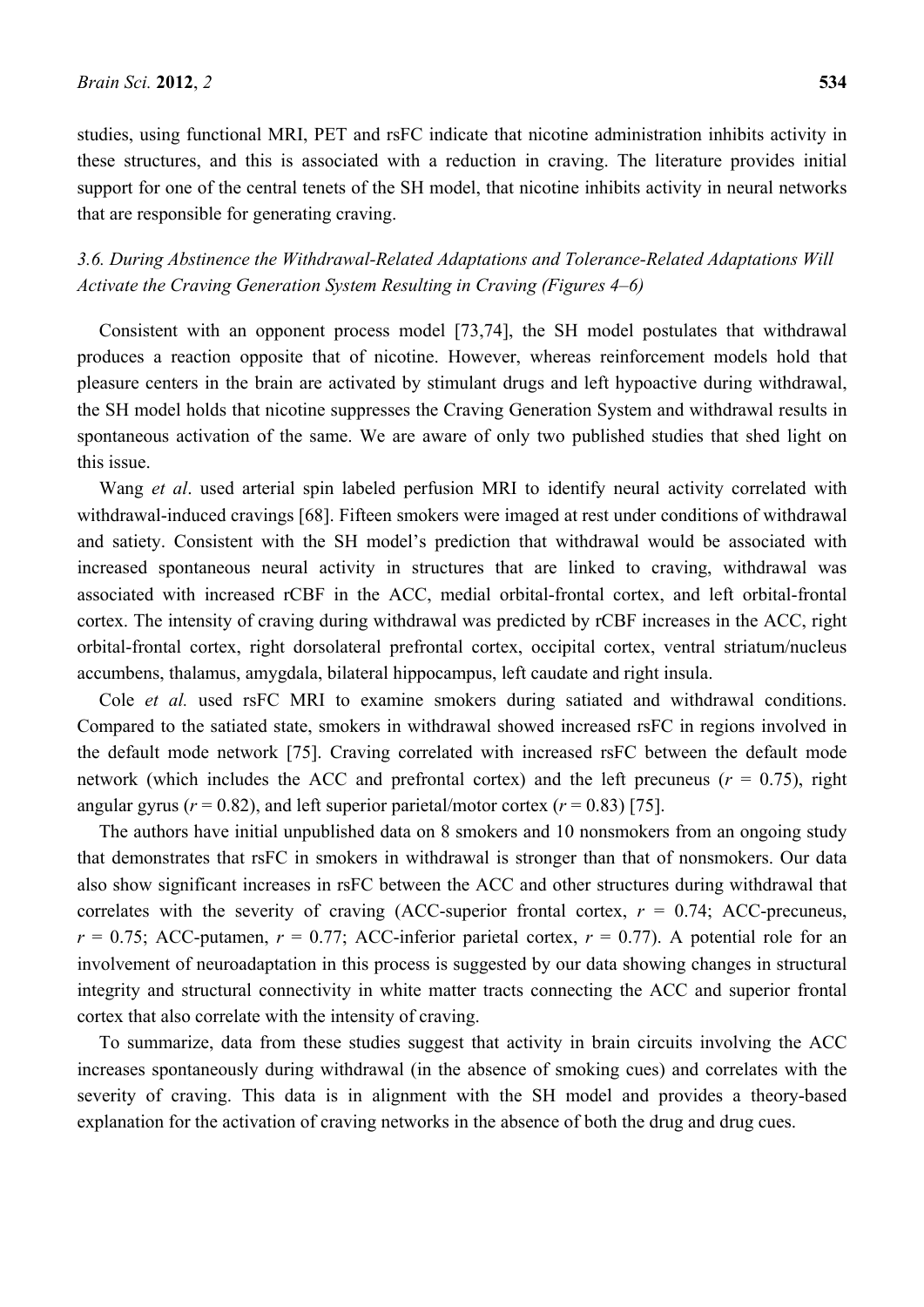# *3.7. The Tolerance-Related Adaptations Are Irreversible. An Ex-Smoker's Brain Does Not Return to Its Nicotine-Naïve State (Figure 7)*

Investigators tested the prediction that brain changes produced by nicotine are permanent by conducting studies in which rats were sacrificed after different periods of abstinence from nicotine [76–78]. The authors concluded that "commensurate with the sensitization-homeostasis model", adolescent and adult rats show "persistent changes after nicotine exposure" involving serotonergic systems and cell signaling [76,79]. Observing that nicotine self-administration in rats resulted in lowered reward thresholds for at least 36 days after the discontinuation of nicotine, Kenny and Markou postulated that enduring nicotine-induced adaptations may persist in the brains of smokers [80]. Much more research is needed to evaluate the long-term impact of nicotine.

*3.8. If Tolerance-Related Adaptations Are Irreversible, Successful Smoking Cessation Will Require the Development of Abstinence-Related Adaptations Which Suppress Craving. Continued Abstinence Rests on a Dynamic Equilibrium between Tolerance-Related Adaptations that Stimulate Craving and Opposing Abstinence-Related Adaptations that Suppress Craving (Figure 7)* 

When ex-smokers lapse they can experience withdrawal-induced craving after the effect of the initial cigarette wears off. This implies that the mechanism that causes withdrawal symptoms remains intact through years of abstinence. If *tolerance-related adaptations* persist for years after smoking cessation, why doesn't the withdrawal syndrome drag on for decades? According to the SH model, abstinence must trigger the development of *abstinence-related adaptations* that counter the *tolerance-related adaptations*. This is plausible as neural adaptations appear after withdrawal from cocaine [81,82].

Brain-derived neurotrophic factor (BDNF) is a protein molecule that has many functions, among which is the stimulation of neuroplasticity [83–85]. In humans, two studies have linked specific alleles of the BDNF gene to nicotine dependence [86,87]. A human post-mortem study linked smoking with the expression of BDNF genes in the ventral tegmental area (VTA), concluding that "enduring plasticity within the VTA may be a major molecular mechanism for the maintenance of smoking addiction" [88]. Bhang *et al.* measured plasma BDNF levels at 4 weeks and 12 weeks after smoking cessation in 19 smokers. They reported a significant increase of plasma BDNF at both time points [89]. Kim *et al.* compared plasma BDNF levels in 20 smokers and 20 nonsmokers [90]. BDNF levels were lower among smokers than nonsmokers. BDNF levels were again assessed 2 months after smoking cessation in 12 smokers. At 2 months abstinence, BDNF levels had tripled over baseline values obtained for the same individuals while they were still smoking (1.3 ng/mL *vs.* 0.42 ng/mL). BDNF values in 2-month abstinent smokers were significantly higher than in the nonsmoking controls (1.3 ng/mL *vs.* 0.78 ng/mL), indicating that BDNF levels that were initially low in comparison to those of nonsmokers overshot the levels observed in nonsmokers and had not yet returned to normal after 2 months of abstinence.

To test the prediction that the cessation of nicotine triggers new changes in the brain, investigators used a rat model of nicotine addiction [76,79,91]. Nicotine was administered to rats for 17 days. Some animals were sacrificed during nicotine administration, some during the acute withdrawal period, and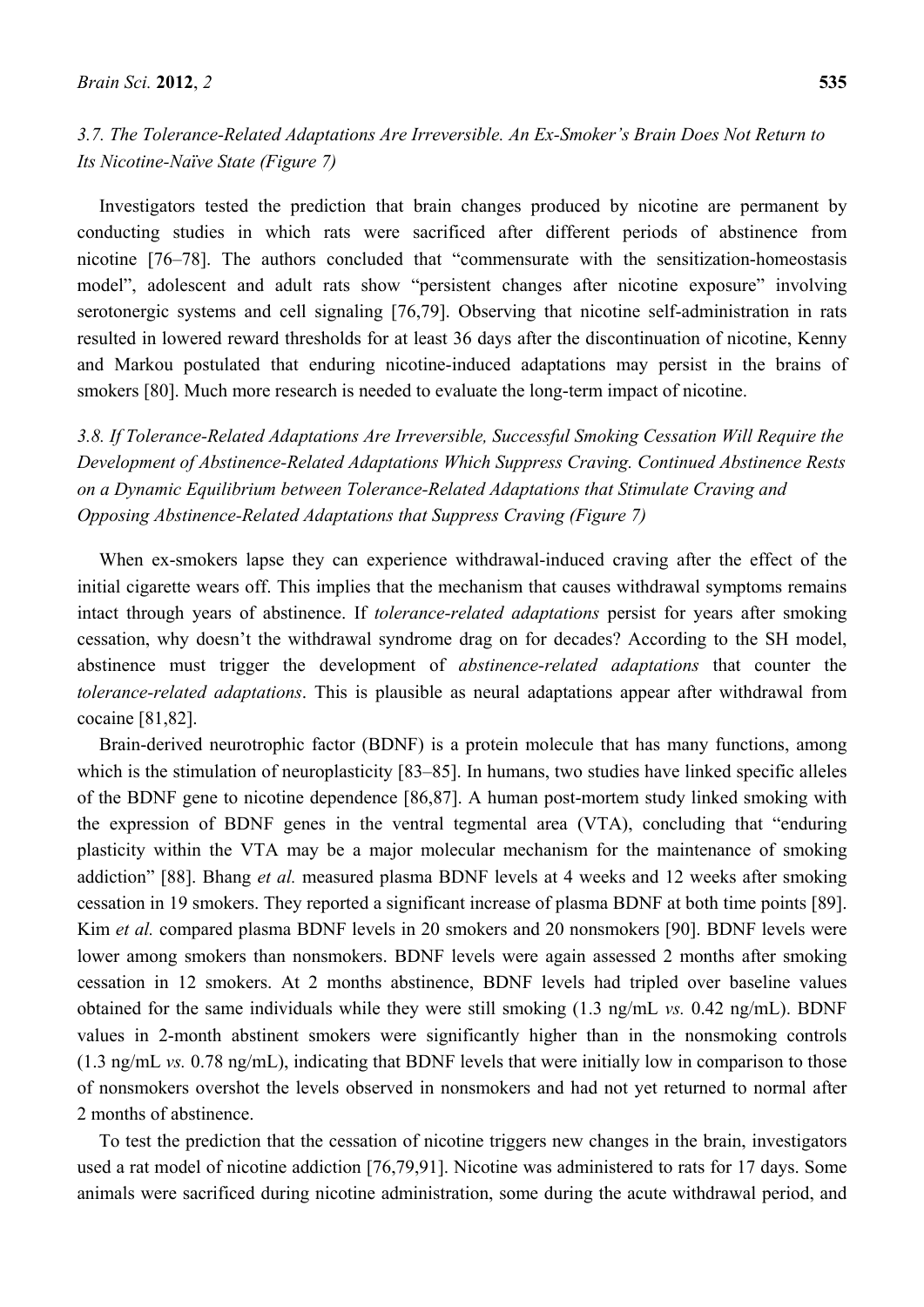others after different lengths of abstinence. These rats were compared to saline controls. About 3 months after withdrawal from nicotine there were changes in serotonergic systems that were not present during nicotine administration or during early withdrawal. These changes were slow to develop and were evident long after the discontinuation of nicotine [76,91]. While it is not known if these changes are relevant to addiction, the data support the principle that withdrawal from nicotine can prompt the delayed development of persistent changes in the brain. The reinforcement paradigm of addiction does not predict brain remodeling after smoking cessation.

If the *tolerance-related adaptations* persist for many years, the development of neuroadaptations that quiet withdrawal may be critical to cessation. A person's chances of success with smoking cessation may depend in part on how effectively their brain can produce adaptations that counter the *tolerance-related adaptations*. A physiologic determinant to success at smoking cessation is consistent with recent genetic studies aimed at identifying genes that facilitate the ability to maintain abstinence from smoking [92]. Clusters of gene variants were identified that are present more frequently in successful quitters. The genes identified encode proteins spanning a wide variety of biological functions such as cell adhesion, transcription, receptors and enzymes. These results make sense if neuroplasticity is crucial to cessation.

No data establish the existence of *abstinence-related adaptations*. However, data indicating that smoking cessation boosts BDNF levels, and animal studies showing changes in brain physiology that appear only after the discontinuation of nicotine, suggest that it is plausible that smoking cessation could trigger neuroplasticity.

*3.9. When a Long-Abstinent Smoker Slips and Smokes a Cigarette, the Presence of Nicotine Again Disrupts Homeostasis by Suppressing Craving (Figure 9). As the Abstinence-Related Adaptations Also Suppress Craving, Their Presence Augments the Disruption Caused by Nicotine. To Restore Homeostasis, the Brain Dismantles the Abstinence-Related Adaptations (Figure 10). The Lapsed Smoker Will First Experience an Immediate Suppression of Craving Produced by Nicotine, Followed Later by a Resurgence of Craving as the Dismantling of the Abstinence-Related Adaptations Leaves the Withdrawal-Related Adaptations Unopposed, Restoring the Initial State of Addiction. The Intensity of Withdrawal-Induced Craving Triggered by Smoking a Single Cigarette Might Be Nearly as Severe as that Experienced by the Smoker When They Had Quit Smoking. This Causes a Lapse to Turn into a Relapse* 

The SH model provides an explanation for why a former smoker who lapses by smoking a single cigarette has a 95% probability of relapse [93]. According to the SH model, smoking a cigarette will have an immediate effect of reducing craving, with a delayed effect of a resurgence of craving and great difficulty in sustaining abstinence. An experiment by Shadel *et al.* directly tested these predictions [94]. Smokers were asked to remain abstinent indefinitely. After 2 days of abstinence, half of the subjects were instructed to smoke 2 cigarettes while the other half were not allowed to smoke. The 2 groups were compared in relation to craving and their ability to maintain abstinence. The group that had smoked 2 cigarettes reported an immediate reduction in craving. However, the following day, craving in that group rebounded, surging above that experienced by the controls. Smoking the 2 cigarettes hastened relapse. While these data support the theory, this is the only study to date that has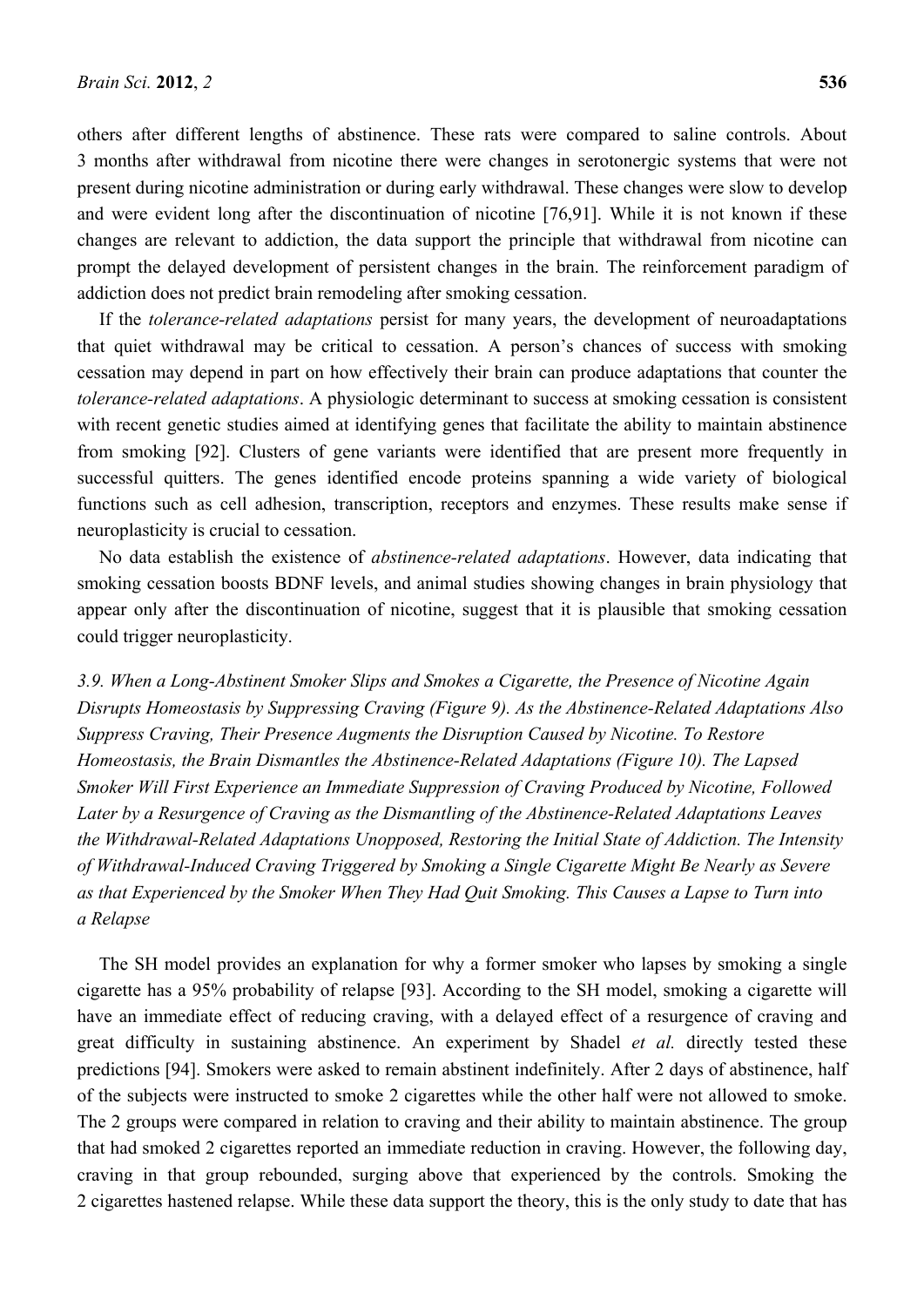addressed these particular predictions of the SH model. Future studies will help to clarify these predictions.

#### **4. Updates to the SH model**

Recent advances in our understanding of the development of nicotine addiction allow us to update the SH model.

#### *4.1. The Latency to Withdrawal*

The central role in addiction of the latency to withdrawal (LTW) was not understood when the SH model was developed. The LTW is the length of time the smoker can go without nicotine before withdrawal symptoms emerge. Ten years ago it was assumed that withdrawal was triggered by nicotine levels falling below a certain threshold [95], and that the LTW was therefore determined by the serum half-life of nicotine. Recent evidence indicates that this cannot be true. If the LTW was tied to the half-life of nicotine, all smokers would have a similar LTW, allowing for individual differences in rates of nicotine metabolism. The reported range for the LTW extends from a few minutes to greater than 4 weeks (4 orders of magnitude) [15,96,97], while nicotine metabolism varies only 2–4 fold [98,99]. So the range in the LTW cannot be explained on the basis of nicotine metabolism.

Early in the development of addiction, smokers report that smoking a single cigarette keeps withdrawal symptoms at bay for weeks [15,96,97]. *Based on these reports we extend the SH model by stipulating that nicotine must affect brain function for at least weeks after it has been removed from the brain*. Nicotine has effects on dopamine, glutamate, GABA, serotonin, endorphins and norepinephrine [100]. Based on evidence that nicotine alters long-term potentiation and gene expression, it might be expected that its actions would endure after the nicotine is gone. This appears to be the case. Rats treated with nicotine injections for 7 days showed increased basal overflow of dopamine in the nucleus accumbens more than 48 h later [101]. The first dose of nicotine in naïve rats lowers the response threshold in neurons for 28 days, and stimulates increased release of norepinephrine in the hippocampus that starts 2 weeks after the exposure and continues out to a month after exposure [27,102]. Behavioral sensitization to nicotine persists for at least a month after the last dose [103]. Prenatal exposure to nicotine resulted in elevated baseline levels of the early protein c-fos in the infralimbic cortex in the offspring during adolescence [104]. One dose of nicotine given to adolescent rats produces behavioral changes that are present a month or more later [33,34]. While it is not known what action of nicotine might be responsible for the fact that a single cigarette can keep withdrawal symptoms at bay for weeks, evidence is emerging that the impact of nicotine on the brain persists long after it has been cleared.

It has been established through case histories that the LTW places an outside limit on how far apart smokers can comfortably space their cigarettes [46,97]. Each cigarette resets the timer on the LTW, analogous to hitting the snooze button on an alarm clock. Empirical data indicate that at the onset of addiction the LTW may exceed one week, but over time the duration of relief from withdrawal that is afforded by smoking a cigarette shortens [46,97]. The LTW can shorten to as little as a few minutes, prompting individuals to smoke seemingly without interruption. About half of adolescent smokers are aware that their LTW has been shrinking [97].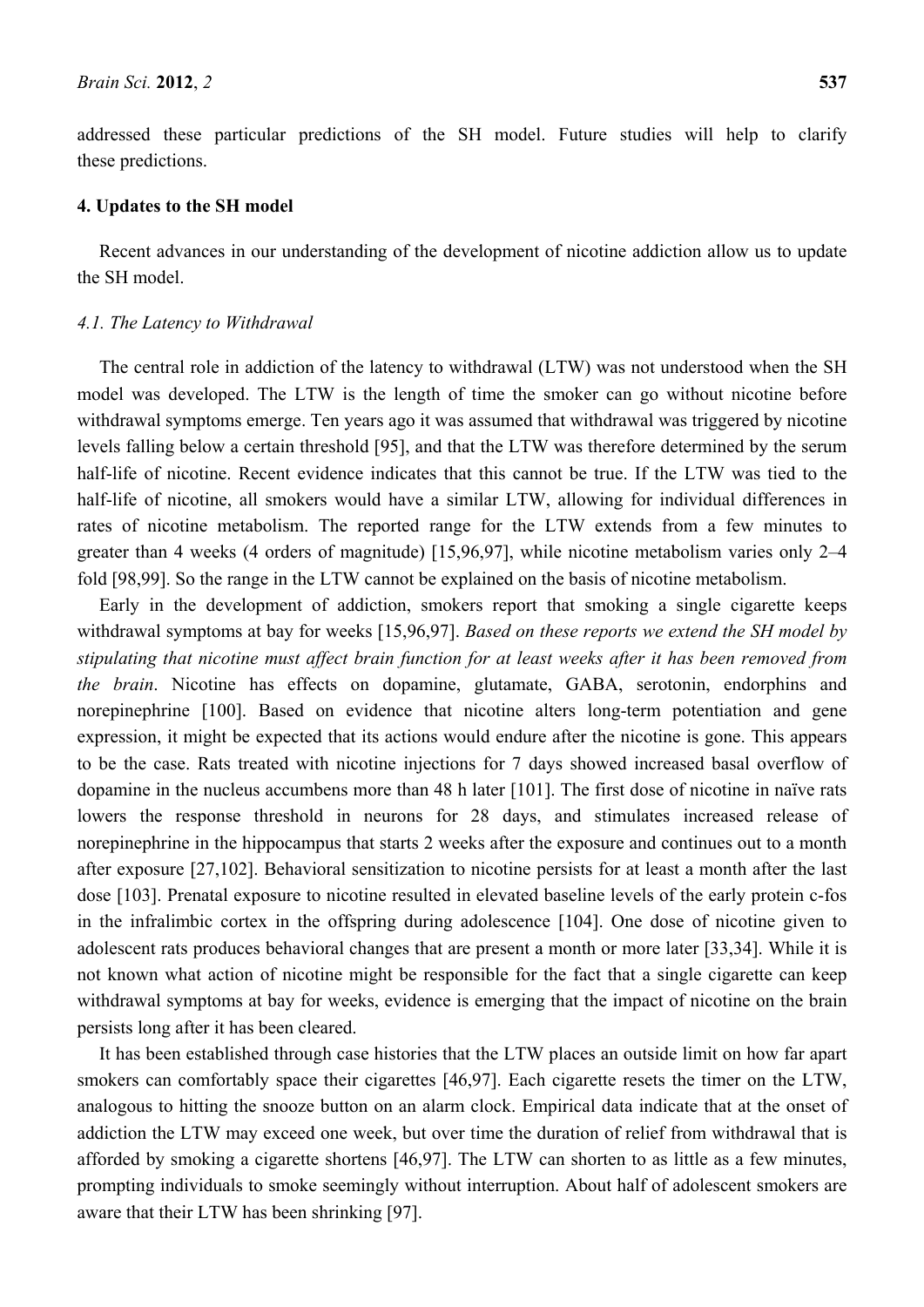The shortening of the LTW represents a form of tolerance because subsequent doses of nicotine have less impact on forestalling withdrawal. The shortening of the LTW is the only form of tolerance to nicotine that has been demonstrated to correlate with addiction severity [97,105]. The original SH model postulated that tolerance involved neuroadaptations that opposed the inhibitory affect of nicotine on the craving generation system. *We update the SH model by proposing that tolerance-related adaptations work, not by decreasing the magnitude of nicotine's inhibitory effect on the craving generation system, but rather by decreasing the duration of its effect, and this manifests clinically in the shortening of the LTW*.

According to case histories, as the LTW shortens, smokers feel compelled to smoke at more frequent intervals. The progressively shortening LTW appears to explain the smooth trajectory in escalating smoking frequency observed in longitudinal studies [106,107], first in terms of the number of smoking days per month until smoking occurs on a daily basis, and then in terms of the number of cigarettes smoked per day [12]. The early onset of addiction combined with the shortening of the LTW may offer an explanation for why smoking 2 cigarettes per week at age 12 increases the chances of progressing to heavy smoking as an adult with an odds ratio of 174 [49]. The progressive shortening of the LTW would make the escalation of smoking inevitable unless cessation was achieved.

To our knowledge, no studies demonstrate that smokers adjust their smoking frequency to maintain a level of nicotine in their blood. When the LTW has shrunk to a few hours or less, smokers will maintain blood levels of nicotine because their short LTW requires them to smoke at frequent intervals, but that is not why they are smoking frequently. A logical interpretation of the literature might suggest that smokers require a "hit" of nicotine at intervals determined by their LTW, and that the blood level of nicotine at the time is irrelevant. This would imply that in animal models of nicotine addiction it would be preferable to employ intermittent dosing rather than continuous exposure from implantable osmotic pumps.

#### *4.2. The Levels of Physical Dependence*

While the SH model acknowledges a role for psychological dependence and cue-reactivity [108], it is primarily a physical dependence model as it holds that the primary factor directing the smoker's actions is the need to suppress a withdrawal-induced desire to smoke whenever the effect of nicotine wears off. In the original SH model, this desire to smoke is simply termed "craving", but our recent studies reveal that smokers actually experience 3 quantitatively and qualitatively distinct forms of a withdrawal-induced desire to smoke that we have given operational definitions as "wanting", "craving" and "needing" [46,109].

"Wanting" as a withdrawal symptom is described as a mild desire to smoke that is short-lived and easily ignored. It comes on after a characteristic interval of abstinence in the absence of any smoking cues and does not intrude upon the smoker's thoughts. "Craving" is a stronger urge to smoke that is more persistent and difficult to ignore. By definition, craving intrudes upon smokers' thoughts, interrupting their concentration. It feels like their brain is telling them that it is time to smoke [46]. "Needing" is an intense and urgent desire to smoke that is unpleasant and unremitting. Smokers cannot concentrate on anything other than the urgency of needing to smoke, and understand that they will not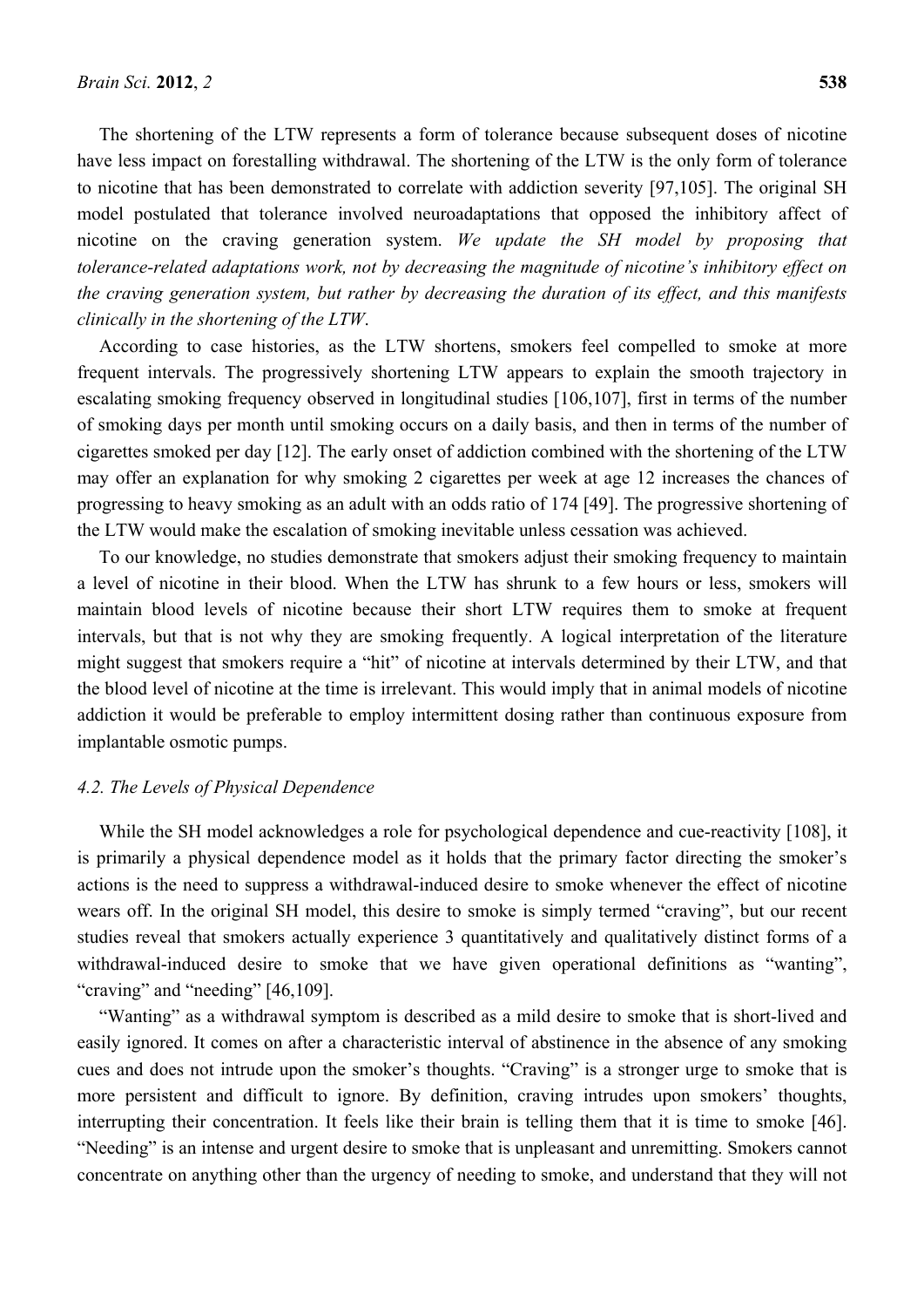feel and function normally until they obtain relief by smoking. Each of these symptoms appears after a characteristic interval of abstinence and in the absence of smoking cues.

Multiple lines of clinical evidence indicate that wanting, craving and needing as withdrawal symptoms appear in the same developmental sequence in all smokers [46,110,111]. In other words, early in the process of addiction, smokers experience only wanting when they are in withdrawal, later they will experience wanting followed by craving when they are in withdrawal, and finally they will experience wanting, followed by craving, followed by needing when they are in withdrawal. We developed and validated a measure of the level of physical dependence based upon the smoker's position along this sequence [46,109–113]. We call this a measure of physical dependence because it is based entirely on an assessment of the smoker's subjective withdrawal symptoms.

The fact that physical dependence appears to develop in a set sequence in all smokers implies that withdrawal-related adaptations must also develop in a set sequence in all smokers. If the SH model is correct in attributing the withdrawal-induced desire to smoke to withdrawal-related adaptations, and if physical dependence develops in the same sequence in all smokers, it might be possible to correlate the development of physical dependence to changing neural features in the brain. To test this theory, we correlated smokers' level of physical dependence to a measure of the physical structure of the brain. Before describing the results of that study it would be helpful to review prior studies of brain structure in smokers.

Using MRI many investigators have found structural differences between the brains of smokers and nonsmokers [114–118]. Fractional anisotropy (FA) is an MRI measure of the complexity of white matter structure. Hudkins *et al*. reported that FA in the ACC white matter bundle correlated inversely with scores on the Fagerström Test for Nicotine Dependence (FTND), a measure of the severity of physical dependence (*r* = −0.64) [28]. Zhang *et al*. reported an inverse correlation (*r* = −0.52) between FA and FTND score in prefrontal cortex white matter in highly dependent smokers only [115]. In a small study, Paul *et al*. reported a non-significant inverse correlation (*r* = −0.58) between FA and FTND in the corpus callosum [29]. In these cross-sectional studies, the authors speculated that FA findings might reflect a pre-existing "heritable difference between smokers and nonsmokers" [115], nonspecific "toxicity" [29], or the disruption of the "trophic effects of acetylcholine" on neurodevelopment [30]. None of the authors raised the possibility that structural differences might represent neuroadaptations related to addiction.

Returning now to our unpublished pilot study, we found that FA in the dorsal ACC bundle correlated with our measure of the progression of physical dependence at  $r = -0.85$  ( $p < 0.05$ ). Together, these four studies suggest that in adult smokers, a decline in FA in white matter structures tracks the progression of physical dependence, and this suggests a possible role for neuroadaptation. The picture is complicated by the observation that smoking appears to increase FA in adolescents, while in adults, FA decreases with increasing pack-years of smoking [28,30]. Hudkins *et al.* have suggested that smoking increases FA in adolescent smokers and then decreases FA in adult smokers [28]. This would help to explain a paradox: FA decreases with advancing pack years of smoking in adults and yet smokers have higher FA than nonsmokers [28–30]. An increase in FA triggered by smoking during adolescence would boost FA above the level of nonsmokers, but FA would then decline during adulthood. This explanation raises the question as to why smoking would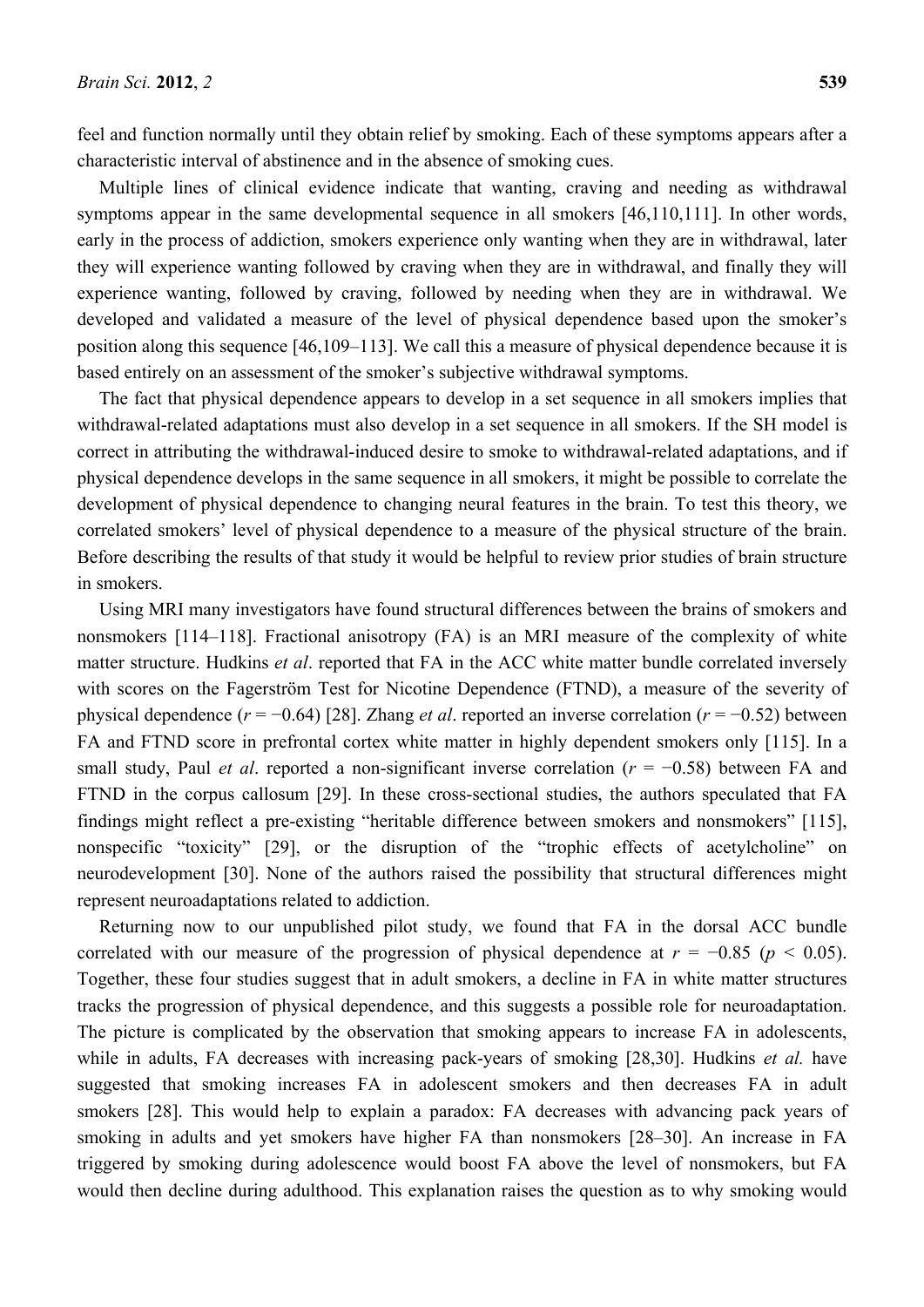appear to have opposite effects on FA in adolescents and adults if it is a pre-existing condition or results from toxicity.

We suggest here that the relevant consideration is not the age of the subjects in these studies but where they sit in relation to the onset of addiction. Adolescent smokers are earlier in the progression of dependence than the adult smokers in these studies. These studies lend to speculation that as addiction initially develops there is a neuroplastic process that increases FA, and in established addiction, there is a different neuroplastic process that decreases FA. The SH model predicted that the onset of dependence involves neuroadaptations that increase stimulatory inputs to the Craving Generation System (*withdrawal-related adaptations*). This prediction was based on animal studies showing that nicotine administration resulted in increased dendritic length and spine density in the nucleus accumbens and cingulate cortex [119]. These effects might be expected to increase FA by increasing structural complexity. The increase in FA at the onset of smoking in adolescents might possibly reflect the development of *withdrawal-related adaptations* that initiate addiction.

What addiction-related neuroplastic process might explain the subsequent decline in FA in established smokers that correlates so strongly with the advancement of physical dependence? According to the updated SH model, *tolerance-related adaptations* are responsible for the shortening of the LTW. As tolerance develops, the LTW shortens and the number of cigarettes smoked per day increases. The original SH model postulated that *tolerance-related adaptations* might involve the pruning of inhibitory inputs to the Craving Generation System. Pruning might be expected to decrease tissue complexity with a resulting decline in FA. The decline in FA in established smokers might therefore reflect the development of *tolerance-related adaptations*. The idea that FA in the ACC and the LTW are both related to *tolerance-related adaptations* is supported by the observation that both the FA in the ACC ( $r = -0.58$ ) and the LTW (-0.53) are inversely correlated with the number of cigarettes smoked per day [28,97]. If FA in the ACC is not tied to the LTW, how else can its correlation with the number of cigarettes smoked per day be explained?

#### *4.3. What Happens after Cessation?*

The original SH model indicated that *tolerance-related adaptations* persist after smoking cessation. Our updated model implicates the *tolerance-related adaptations* for the shortening of the LTW. Therefore, if tolerance-related adaptations persist, so too must the shortening of the LTW. The impact of long-term abstinence on the LTW can be evaluated indirectly by determining the frequency at which smokers feel compelled to smoke immediately after a relapse.

To study the impact that a prolonged period of abstinence has on the number of cigarettes smoked per day upon the resumption of smoking, 2 surveys of adult smokers were conducted [120]. In the first survey, subjects who had been abstinent for 6 months reported resuming smoking at a mean of 34% of their baseline lifetime peak consumption, while those in a replication study resumed smoking at 48% of baseline peak rates. These data suggest that periods of abstinence up to 6 months result in a lengthening of the LTW as smokers were not required to smoke as frequently as they had prior to quitting smoking. However, continued abstinence beyond 6 months had a negligible additional effect as smokers who had been abstinent from 2 to 29 years resumed smoking at a mean of 39% of their pre-quit peak lifetime cigarette consumption. Had their brains returned to their original state, these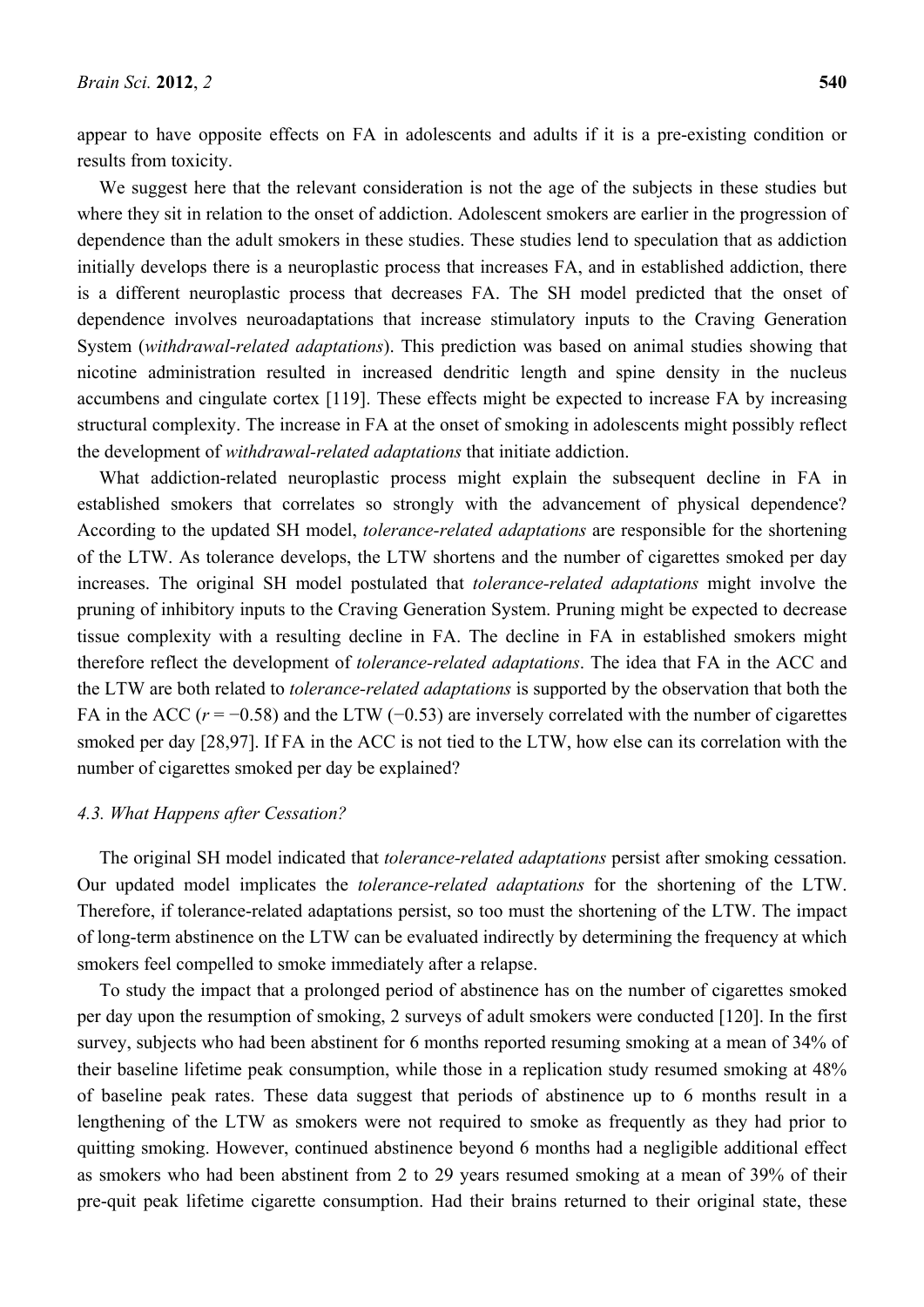smokers would not feel compelled to smoke at 39% of their prior levels but would be content smoking a cigarette every few weeks as they had when they first started smoking. These data suggest that there are two processes that contribute to determining the LTW. One is reversible and the other is not.

EEG tests also suggest that the brains of smokers do not revert to their original state after smoking cessation. Neuhaus *et al.* demonstrated dysfunctional frontal lobe activation on EEG in both smokers and ex-smokers as compared to nonsmokers [121]. Differences between ex-smokers and nonsmokers might indicate that nicotine produces persistent changes in the brain, or they might reflect pre-existing conditions that predisposed the ex-smokers to take up smoking.

### **5. Errors in the Original SH Model**

One stipulation of the SH model that has not withstood the test of time is the idea that smokers eventually reach a point where they strive to maintain a steady state of nicotine in their systems as postulated by Jarvik [122]. Based on nicotine's half-life, it is estimated that a person would have to smoke at least 5 cigarettes per day to maintain a minimum threshold of nicotine in the blood throughout the day [95]. More than a dozen studies have reported withdrawal symptoms in individuals who smoke fewer than 5 cigarettes per day  $[4–8,11,13,16,123–130]$ . As nondaily smokers commonly experience nicotine withdrawal symptoms, but do not maintain a minimum threshold of nicotine in the blood, it is evident that the presence of withdrawal symptoms does not require smokers to achieve or maintain a minimum threshold of nicotine in the blood. To the contrary, all available evidence indicates that the prime determinant of smoking frequency is not the half-life of nicotine, but rather the latency to withdrawal.

In attempting to explain why nondaily smokers could go as long as they could between cigarettes, the original SH model suggested that acetylcholine might act on up-regulated and sensitized receptors to provide brain stimulation similar to that obtained by nicotine. Given recent data on how quickly receptor upregulation can resolve [19] and how long addicted smokers can go between cigarettes, this mechanism now seems less probable than one based on downstream effects of nicotine on other neurotransmitters and gene expression.

### **6. Conclusions and Future Directions**

We hope that this updated model of SH will continue to provide a framework for addressing the potential role of neuroadaptation in nicotine addiction through the lens of a clinically-grounded model that provides a theoretical basis for withdrawal-related, tolerance-related and abstinence-related neural adaptations. Some of the important tenets of the SH model are now well supported by the literature. The idea that nondaily smokers have symptoms of addiction, once thought impossible, appears to be generally accepted. While more research would be welcome, published studies are very consistent in their documentation of the rapid onset of addiction symptoms in nondaily smokers, and the experience of nicotine withdrawal in nondaily and light daily smokers. These findings should be extended to other drugs of abuse to determine how quickly addiction develops in relation to other drugs.

There is now evidence that physical dependence to nicotine develops in a set sequence of symptoms in all smokers. A validated measure of the level of physical dependence is now available for use in imaging studies [109,110]. The ability to quantify progression through the levels of physical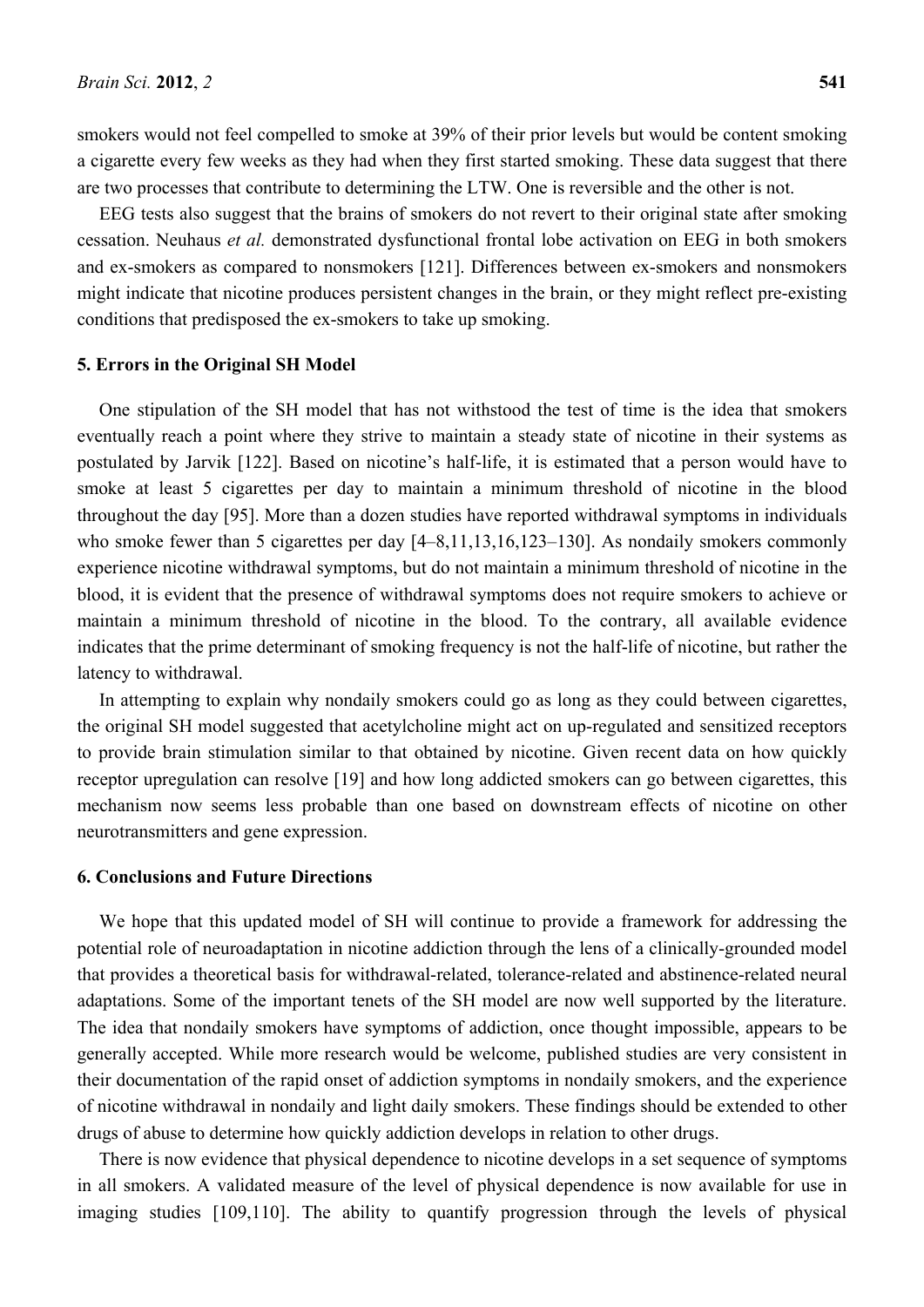dependence provides neuroscientists with an unprecedented opportunity to correlate the clinical progression of dependence with neuroadaptive changes in brain structure or function. The levels of dependence have a distinct advantage over traditional dependence measures for imaging studies because the levels of dependence are known to occur in a set sequence while this is not true of items on the FTND. This sequential perspective can facilitate the interpretation of findings.

The SH theory places much more emphasis than any other theory of addiction on the desire to smoke that is generated by withdrawal. Indeed, "craving" as a withdrawal symptom was eliminated in DSM-IV [131]. The idea that craving involves neural networks is not unique to the SH model and now appears to be generally accepted. As we have reviewed, there is now emerging evidence that nicotine inhibits activity in craving circuits while smoking cues have the opposite effect.

The SH model emphasizes the inhibitory properties of nicotine. Based on the reinforcement paradigm, many studies have focused on areas that are stimulated by addictive drugs. Much more research is needed on areas that are inhibited by nicotine. Timing may be critical in this line of research. If nicotine is withheld too long in an addicted subject, the effects observed may represent relief from withdrawal rather than a primary action of nicotine. There is little consistency in the observed effects of an acute dose of nicotine in neuroimaging studies [132,133], and this might reflect the lack of control for withdrawal states on the one hand, and recent exposure to nicotine on the other. Similarly, the SH model indicates that it is important to control for recent nicotine intake in cue studies as smoking prior to imaging or cue exposure could inhibit cue reactivity within the craving generation system. On the other hand, if a subject has been abstinent too long, the craving generation system might be activated spontaneously by withdrawal and the presentation of cues might have little additional impact.

Researchers should remain cognizant of the LTW and accommodate it in their study designs and selection of subjects. When designing MRI studies, researchers must remember that smokers differ up to 10,000 fold in their LTW. Because subjects differ in their LTW, the time since the last cigarette does not provide a good measure of their state of withdrawal. After the same interval of abstinence, smokers with different LTWs will be in different stages of withdrawal. By setting high minimum daily cigarette consumption requirements for participation in their studies prior investigators have unwittingly restricted their subject pool to smokers with very short LTWs. Uniformity in the LTW among subjects may limit the power to detect important correlations. For similar reasons it would be important for investigators to include subjects from all levels of physical dependence. The LTW and the levels of physical dependence are important correlates to measure and manipulate in imaging studies.

When the SH model was proposed, the prevailing paradigm held that addictive drugs of all types stimulate brain reward centers while withdrawal leaves these areas hyporesponsive [74]. The SH model posited that nicotine would have the opposite effect, in that withdrawal from nicotine would produce spontaneous activation of craving circuits. Limited experimental data now show that nicotine withdrawal is accompanied by increased neural activity, or coordination of activity, that correlates with craving. Although we do not know how to tie it in with the sensitization-homeostasis model, it is curious to note that nicotine also appears to be unique among addictive drugs in that withdrawal is associated with a persistent lowering of reward thresholds, while drugs like cocaine and heroin have the opposite effect [80]. Much more research is needed to explore how nicotine withdrawal affects brain activity.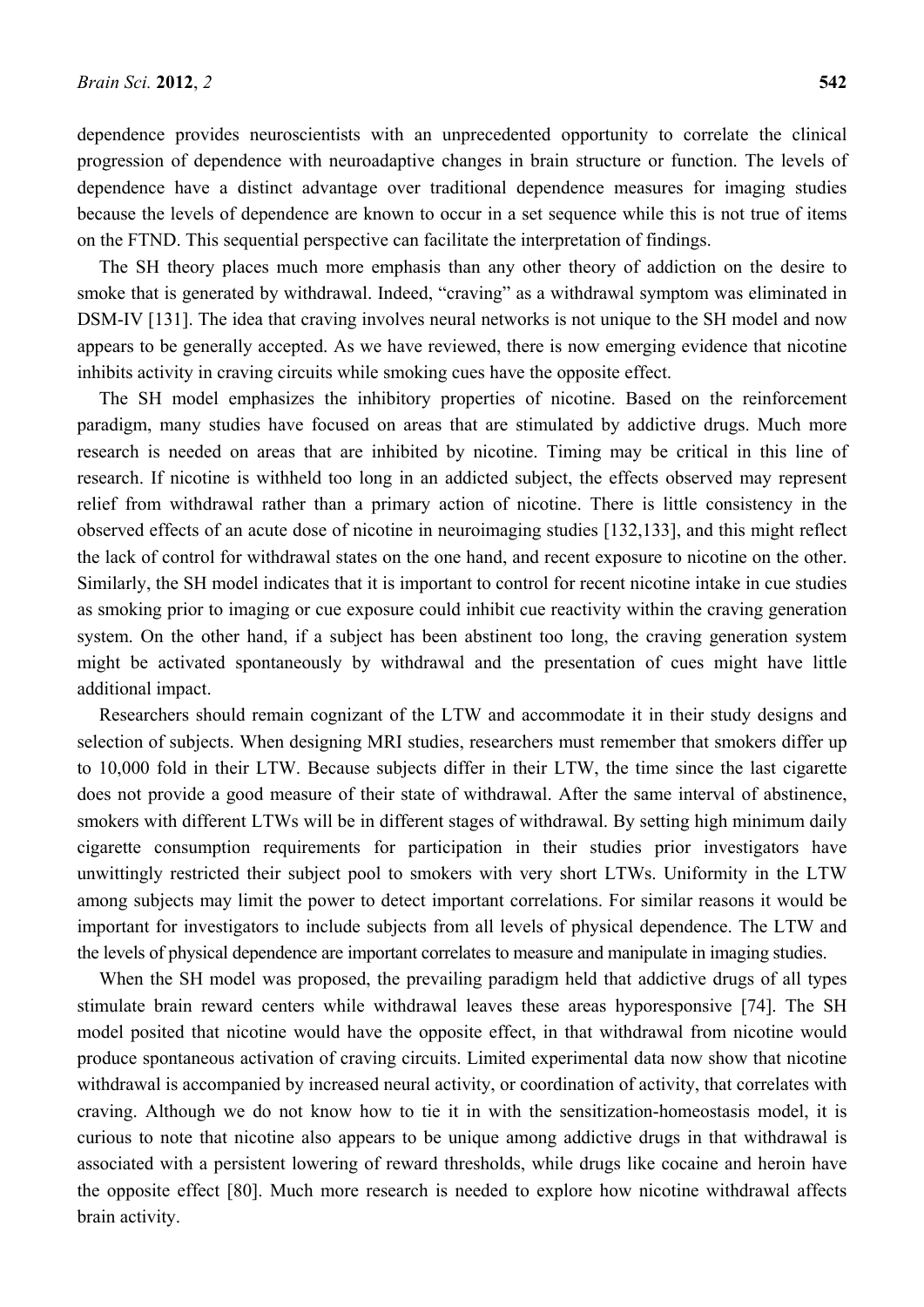The observation that the LTW can change over time by a factor of 10,000 suggests an important addiction-related neuroadaptation. If not for this process, addicted smokers might be satisfied with smoking 2 cigarettes per week over a lifetime of addiction. We speculate that identifying the tolerance process that is responsible for shrinking the LTW will present a future challenge for our field.

Given that physically dependent smokers can go weeks between cigarettes [46,97], and that the nAChR blocker mecamylamine does not trigger nicotine withdrawal in humans [134], it appears unlikely that levels of nAChR occupancy are important to withdrawal. We postulate that it must be some downstream effect of nicotine that is responsible for keeping withdrawal at bay. We would welcome an animal model of physical dependence that develops through small intermittent exposures [135], as it does in humans and in which mecamylamine challenge does not precipitate withdrawal.

The Sensitization-Homeostasis model describes three distinct forms of neuroadaptations with specific functions and properties. *Withdrawal-related adaptations* are responsible for the rapid development of addiction and withdrawal-induced craving. They develop quickly and resolve quickly with smoking cessation. *Tolerance-related adaptations* typically develop over many years and are responsible for the shortening of the latency to the onset of withdrawal craving. They do not resolve after smoking cessation and are responsible for relapse. *Abstinence-related adaptations* develop after smoking cessation and quiet withdrawal-related craving. They appear critical to a smoker's ability to remain abstinent. They are dismantled quickly when an abstinent smoker lapses by smoking a cigarette.

The SH model is a simple physiologic model that explains a wide range of phenomena without reference to reward or reinforcement. Nicotine addiction differs in important ways from other forms of drug addiction. We should entertain the prospect that reward may be why people use nicotine, but it may not be the mechanism by which nicotine causes addiction.

### **Conflict of Interest**

The authors declare no conflict of interest.

### **References**

- 1. Littleton, J. Receptor regulation as a unitary mechanism for drug tolerance and physical dependence-not quite as simple as it seemed! *Addiction* **2001**, *96*, 87–101.
- 2. DiFranza, J.R.; Wellman, R.J. A sensitization-homeostasis model of nicotine craving, withdrawal, and tolerance: Integrating the clinical and basic science literature. *Nicotine Tob. Res.* **2005**, *7*,  $9 - 26.$
- 3. DiFranza, J.R. Implications of the autonomy theory of nicotine dependence. *MedGenMed* **2002**, *4*, 8.
- 4. O'Loughlin, J.; Gervais, A.; Dugas, E.; Meshefedjian, G. Milestones in the process of cessation among novice adolescent smokers. *Am. J. Public Health* **2009**, *99*, 499–504.
- 5. Kandel, D.; Hu, M.-C.; Grieisler, P.; Schaffran, C. On the development of nicotine dependence in adolescence. *Drug Alcohol Depend.* **2007**, *91*, 26–39.
- 6. DiFranza, J.R.; Savageau, J.A.; Rigotti, N.A.; Fletcher, K.; Ockene, J.K.; McNeill, A.D.; Coleman, M.; Wood, C. Development of symptoms of tobacco dependence in youths: 30 month follow up data from the DANDY study. *Tob. Control* **2002**, *11*, 228–235.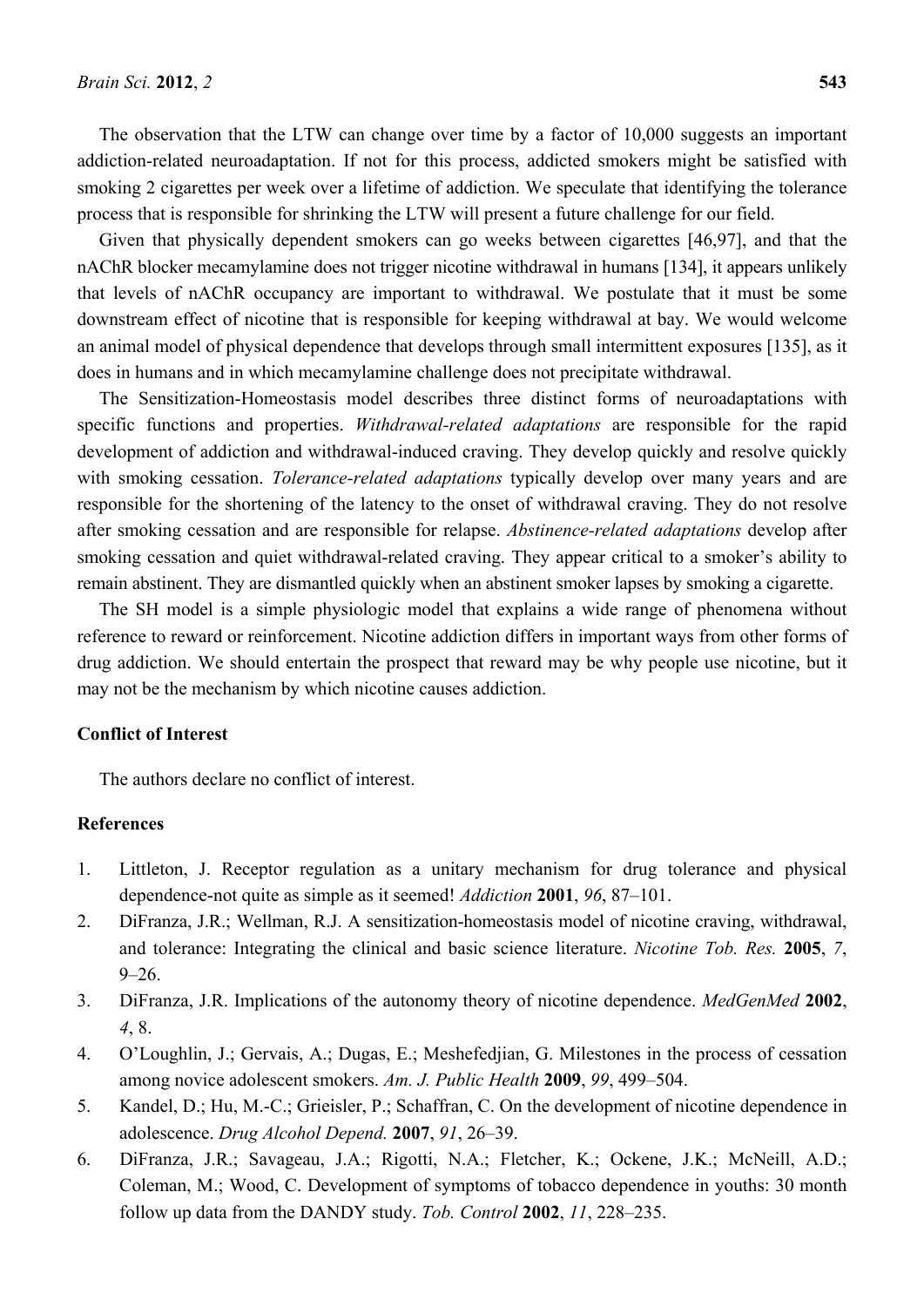- 7. DiFranza, J.; Savageau, J.; Fletcher, K.; O'Loughlin, J.; Pbert, L.; Ockene, J.; McNeill, A.; Hazelton, J.; Friedman, K.; Dussault, G.; et al. Symptoms of tobacco dependence after brief intermittent use—The Development and Assessment of Nicotine Dependence in Youth-2 Study. *Arch. Pediatr. Adolesc. Med.* **2007**, *161*, 704–710.
- 8. Dierker, L.; Mermelstein, R. Early emerging nicotine-dependence symptoms: A signal of propensity for chronic smoking behavior in adolescents. *J. Pediatr.* **2010**, *156*, 818–822.
- 9. DiFranza, J.R.; Rigotti, N.A.; McNeill, A.D.; Ockene, J.K.; Savageau, J.A.; St Cyr, D.; Coleman, M. Initial symptoms of nicotine dependence in adolescents. *Tob. Control* **2000**, *9*, 313–319.
- 10. Scragg, R.; Wellman, R.J.; Laugesen, M.; DiFranza, J.R. Diminished autonomy over tobacco can appear with the first cigarette. *Addict. Behav.* **2008**, *33*, 689–698.
- 11. Savageau, J.; Mowery, P.; DiFranza, J. Symptoms of diminished autonomy over cigarettes with non-daily use. *Int. J. Environ. Res. Public Health* **2009**, *6*, 25–35.
- 12. Caraballo, R.; Novak, S.; Asman, K. Linking quantity/frequency profiles of cigarette smoking to the presence of nicotine dependence symptoms among adolescent smokers: Findings from the 2004 national youth tobacco survey. *Nicotine Tob. Res.* **2009**, *11*, 49–57.
- 13. An, L.; Lein, E.; Bliss, R.; Pallonen, U.; Hennrikus, D.; Farley, D.; Hertel, A.; Perry, C.; Lando, H. Loss of Autonomy over Nicotine Use among College Social Smokers. In *Proceedings of 10th Annual Meeting of the Society for Research on Nicotine and Tobacco*, Rome, Italy, September 23–26, 2004; Society for Research on Nicotine and Tobacco: Madison, WI, USA, 2004.
- 14. Nichter, M.; Nichter, M.; Thompson, P.J.; Shiffman, S.; Moscicki, A.B. Using qualitative research to inform survey development on nicotine dependence among adolescents. *Drug Alcohol Depend.* **2002**, *68*, S41–S56.
- 15. Fernando, W.; Wellman, R.; DiFranza, J. The relationship between level of cigarette consumption and latency to the onset of retrospectively reported withdrawal symptoms. *Psychopharmacology (Berl.)* **2006**, *188*, 335–342.
- 16. O'Loughlin, J.; DiFranza, J.; Tyndale, R.F.; Meshefedjian, G.; McMillan-Davey, E.; Clarke, P.B.; Hanley, J.; Paradis, G. Nicotine-dependence symptoms are associated with smoking frequency in adolescents. *Am. J. Prev. Med.* **2003**, *25*, 219–225.
- 17. Storr, C.L. Characteristics associated with rapid transition to tobacco dependence in youth. *Nicotine Tob. Res.* **2008**, *10*, 1099–1104.
- 18. Pergadia, M.L.; Heath, A.C.; Martin, N.G.; Madden, P.A. Genetic analyses of DSM-IV nicotine withdrawal in adult twins. *Psychol. Med.* **2006**, *36*, 963–972.
- 19. Govind, A.; Walsh, H.; Green, W. Nicotine-induced upregulation of native neuronal nicotinic receptors is caused by multiple mechanisms. *J. Neurosci.* **2012**, *32*, 2227–2238.
- 20. Picciotto, M.R.; Addy, N.; Mineur, Y.; Brunzell, D. It is not "either/or": Activation and desensitization of nicotinic acetylcholine receptors both contribute to behaviors related to nicotine addiction and mood. *Prog. Neurobiol.* **2008**, *84*, 329–342.
- 21. Brody, A.; Mandelkern, M.; London, E.; Olmstead, R.; Farahi, J.; Scheibal, D.; Jou, J.; Allen, V.; Tiongson, E.; Chefer, S.; *et al.* Cigarette smoking saturates brain alpha-4,beta-2 nicotinic acetylcholine receptors. *Arch. Gen. Psychiatry* **2006**, *63*, 907–915.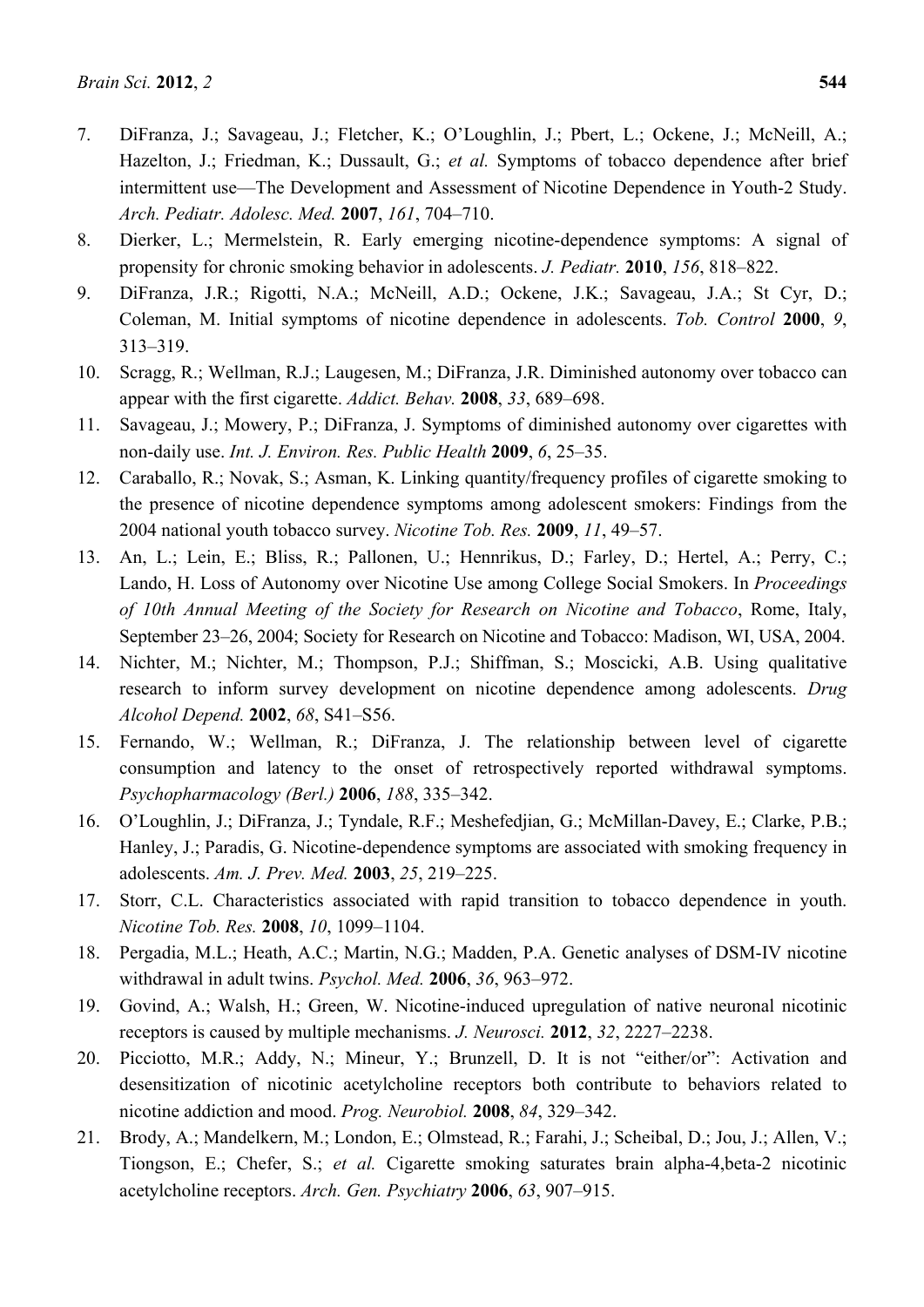- 22. Abreu-Villaca, Y.; Seidler, F.J.; Slotkin, T.A. Impact of adolescent nicotine exposure on adenylyl cyclase-mediated cell signaling: Enzyme induction, neurotransmitter-specific effects, regional selectivities, and the role of withdrawal. *Brain Res.* **2003**, *988*, 164–172.
- 23. Abreu-Villaca, Y.A.; Seidler, F.J.; Qiao, D.; Tate, C.A.; Cousins, M.M.; Thillai, I.; Slotkin, T.A. Short-term adolescent nicotine exposure has immediate and persistent effects on cholinergic systems: Critical periods, patterns of exposure, dose thresholds. *Neuropsychopharmacology*  **2003**, *28*, 1935–1949.
- 24. Placzek, A.N.; Zhang, T.A.; Dani, J.A. Age dependent nicotinic influences over dopamine neuron synaptic plasticity. *Biochem. Pharmacol.* **2009**, *78*, 686–692.
- 25. Cohen, C.; Bergis, O.E.; Galli, F.; Lochead, A.W.; Jegham, S.; Biton, B.; Leonardon, J.; Avenet, P.; Sgard, F.; Besnard, F.; *et al.* Ssr591813, a novel selective and partial alpha4beta2 nicotinic receptor agonist with potential as an aid to smoking cessation. *J. Pharmacol. Exp. Ther.*  **2003**, *306*, 407–420.
- 26. Mao, D.; Gallagher, K.; McGehee, D.S. Mechanisms of Nicotine-Induced Excitatory Synaptic Plasticity in the VTA. In *Proceedings of the 17th Annual Meeting of Society for Research on Nicotine and Tobacco*, Toronto, Canada, Febuary 16–19, 2011; Society for Research on Nicotine and Tobacco: Madison, WI, USA, 2011.
- 27. Hamid, S.; Dawe, G.S.; Gray, J.A.; Stephenson, J.D. Nicotine induces long-lasting potentiation in the dentate gyrus of nicotine primed rats. *Neurosci. Res.* **1997**, *29*, 81–85.
- 28. Hudkins, M.; O'Neill, J.; Tobias, M.; Bartzokis, G.; London, E. Cigarette smoking and white matter microstructure. *Psychopharmacology (Berl.)* **2012**, *221*, 285–295.
- 29. Paul, R.H.; Grieve, S.M.; Niaura, R.; David, S.P.; Laidlaw, D.H.; Cohen, R.; Sweet, L.; Taylor, G.; Clark, R.C.; Pogun, S.; *et al.* Chronic cigarette smoking and the microstructural integrity of white matter in healthy adults: A diffusion tensor imaging study. *Nicotine Tob. Res.*  **2008**, *10*, 137–147.
- 30. Jacobsen, L.K.; Picciotto, M.R.; Heath, C.J.; Frost, S.J.; Tsou, K.A.; Dwan, R.A.; Jackowski, M.P.; Constable, R.T.; Mencl, W.E. Prenatal and adolescent exposure to tobacco smoke modulates the development of white matter microstructure. *J. Neurosci.* **2007**, *27*, 13491–13498.
- 31. Calderan, L.; Chiamulera, C.; Marzola, P.; Fabene, P.F.; Fumagalli, G.F.; Sbarbati, A. Sub-chronic nicotine-induced changes in regional cerebral blood volume and transversal relaxation time patterns in the rat: A magnetic resonance study. *Neurosci. Lett.* **2005**, *377*, 195–199.
- 32. Stolerman, I.P.; Fink, R.; Jarvik, M.E. Acute and chronic tolerance to nicotine measured by activity in rats. *Psychopharmacologia* **1973**, *30*, 329–342.
- 33. Brielmaier, J.; McDonald, C.; Smith, R. Immediate and long-term behavioral effects of a single nicotine injection in adolescent and adult rats. *Neurotoxicol. Teratol.* **2007**, *29*, 74–80.
- 34. Iniquez, S.; Warren, B.; Parise, E.; Alcantara, L.; Schuh, B.; Maffeo, M.; Manojlovic, Z.; Bolanos-Guzman, C. Nicotine exposure during adolescence induces a depression-like state in adulthood. *Neuropsychopharmacology* **2008**, *34*, 1609–1624.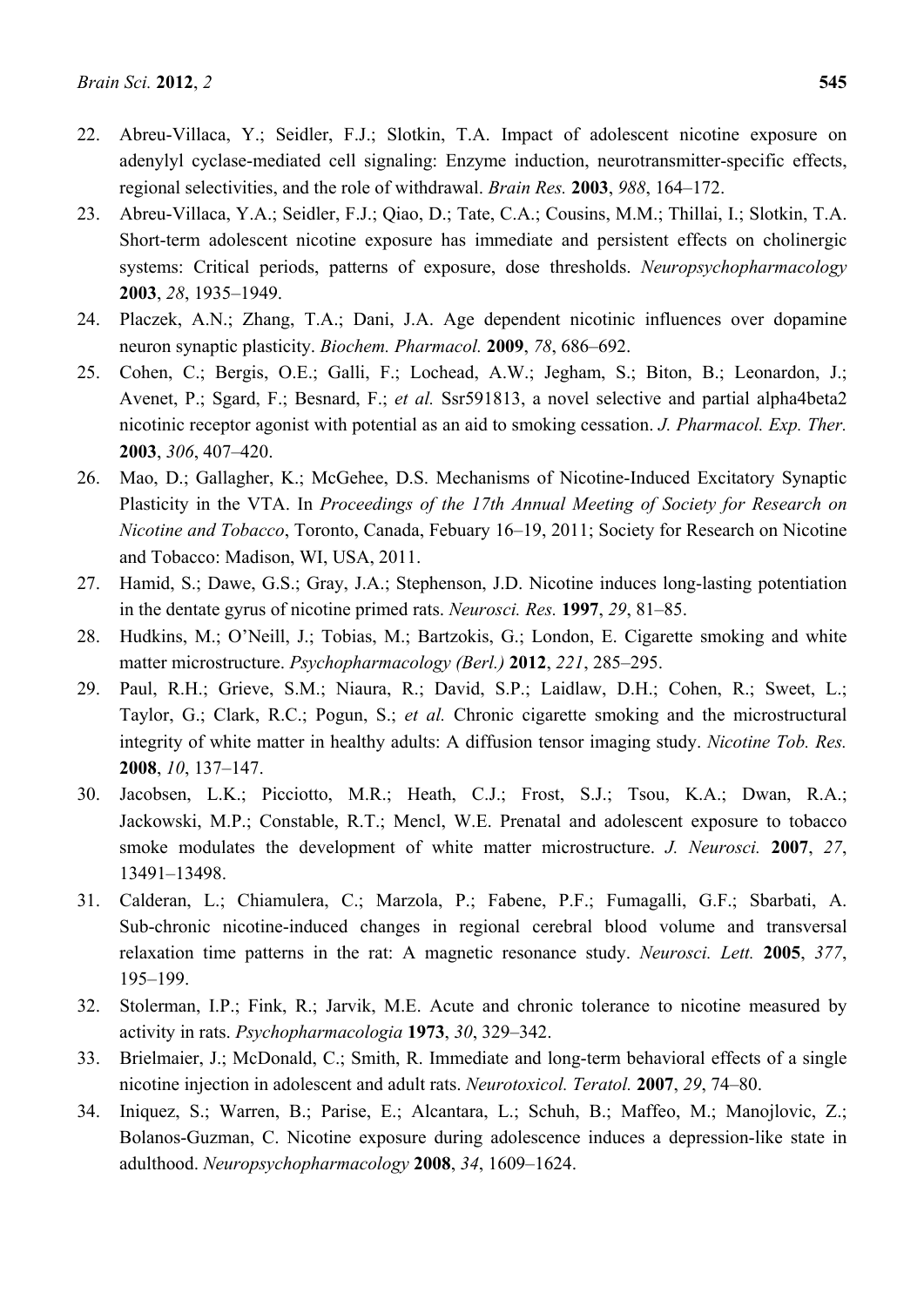- 35. Belluzzi, J.D.; Lee, A.G.; Oliff, H.S.; Leslie, F.M. Age-dependent effects of nicotine on locomotor activity and conditioned place preference in rats. *Psychopharmacology (Berl.)* **2004**, *174*, 389–395.
- 36. Hahn, B.; Stolerman, I.P.; Shoaib, M. Kappa-opioid receptor modulation of nicotine-induced behaviour. *Neuropharmacology* **2000**, *39*, 2848–2855.
- 37. Li, Z.; DiFranza, J.; Wellman, R.; Kulkarni, P.; King, J. Imaging brain activation in nicotine-sensitized rats. *Brain Res.* **2008**, *1199*, 91–99.
- 38. Polesskaya, O.; Fryxell, K.; Merchant, A.; Locklear, L.; Ker, K.; McDonald, C.; Eppolito, A.; Smith, L.; Wheeler, T.; Smith, R. Nicotine causes age-dependent changes in gene expression in the adolescent female rat brain. *Neurotoxicol. Teratol.* **2007**, *29*, 126–140.
- 39. Shiffman, S. Tobacco "chippers": Individual differences in tobacco dependence. *Psychopharmacology (Berl.)* **1989**, *97*, 539–547.
- 40. Shiffman, S.; Paty, J.; Kassel, J.; Gnys, M.; Zettler-Segal, M. Smoking behavior and smoking history of tobacco chippers. *Exp. Clin. Pschopharmacol.* **1994**, *2*, 126–142.
- 41. Gervais, A.; O'Loughlin, J.; Meshefedjian, G.; Bancej, C.; Tremblay, M. Milestones in the natural course of cigarette use onset in adolescents. *Can. Med. Assoc. J.* **2006**, *175*, 255–261.
- 42. Edwards, S.A.; Bondy, S.J.; Kowgier, M.; McDonald, P.W.; Cohen, J.E., Are occasional smokers a heterogeneous group? An exploratory study. *Nicotine Tob. Res.* **2010**, *12*, 1195–1202.
- 43. Dierker, L.; Donny, E.; Tiffany, S.; Colby, S.; Perinne, N.; Clayton, R.; Tobacco Etiology Research Network. The association between cigarette smoking and DSM-IV nicotine dependence among first year college students. *Drug Alcohol Depend.* **2007**, *86*, 106–114.
- 44. Carpenter, M.; Garrett-Mayer, E.; Vitoc, C.; Cartmell, K.; Biggers, S.; Alberg, A. Adolescent nondaily smokers: Favorable views of tobacco yet receptive to cessation. *Nicotine Tob. Res.*  **2009**, *11*, 348–355.
- 45. Peterson, A.V., Jr.; Kealey, K.A.; Mann, S.L.; Marek, P.M.; Ludman, E.J.; Liu, J.; Bricker, J.B. Group-randomized trial of a proactive, personalized telephone counseling intervention for adolescent smoking cessation. *J. Natl. Cancer Inst.* **2009**, *101*, 1378–1392.
- 46. DiFranza, J.; Ursprung, W.; Carlson, A. New insights into the compulsion to use tobacco from a case series. *J. Adolesc.* **2010**, *33*, 209–214.
- 47. Tong, E.; Ong, M.; Vittinghoff, E.; Perez-Stable, E. Nondaily smokers should be asked and advised to quit. *Am. J. Prev. Med.* **2006**, *30*, 23–30.
- 48. DiFranza, J.R.; Savageau, J.A.; Fletcher, K.; Pbert, L.; O'Loughlin, J.; McNeill, A.D.; Ockene, J.K.; Friedman, K.; Hazelton, J.; Wood, C.; *et al.* Susceptibility to nicotine dependence: The Development and Assessment of Nicotine Dependence in Youth-2 Study. *Pediatrics* **2007**, *120*, e974–e983.
- 49. DiFranza, J.; Riggs, N.; Pentz, M. Time to re-examine old definitions of nicotine dependence. *Nicotine Tob. Res.* **2008**, *10*, 1109–1111.
- 50. Daglish, M.R.; Weinstein, A.; Malizia, A.L.; Wilson, S.; Melichar, J.K.; Britten, S.; Brewer, C.; Lingford-Hughes, A.; Myles, J.S.; Grasby, P.; *et al.* Changes in regional cerebral blood flow elicited by craving memories in abstinent opiate-dependent subjects. *Am. J. Psychiatry* **2001**, *158*, 1680–1686.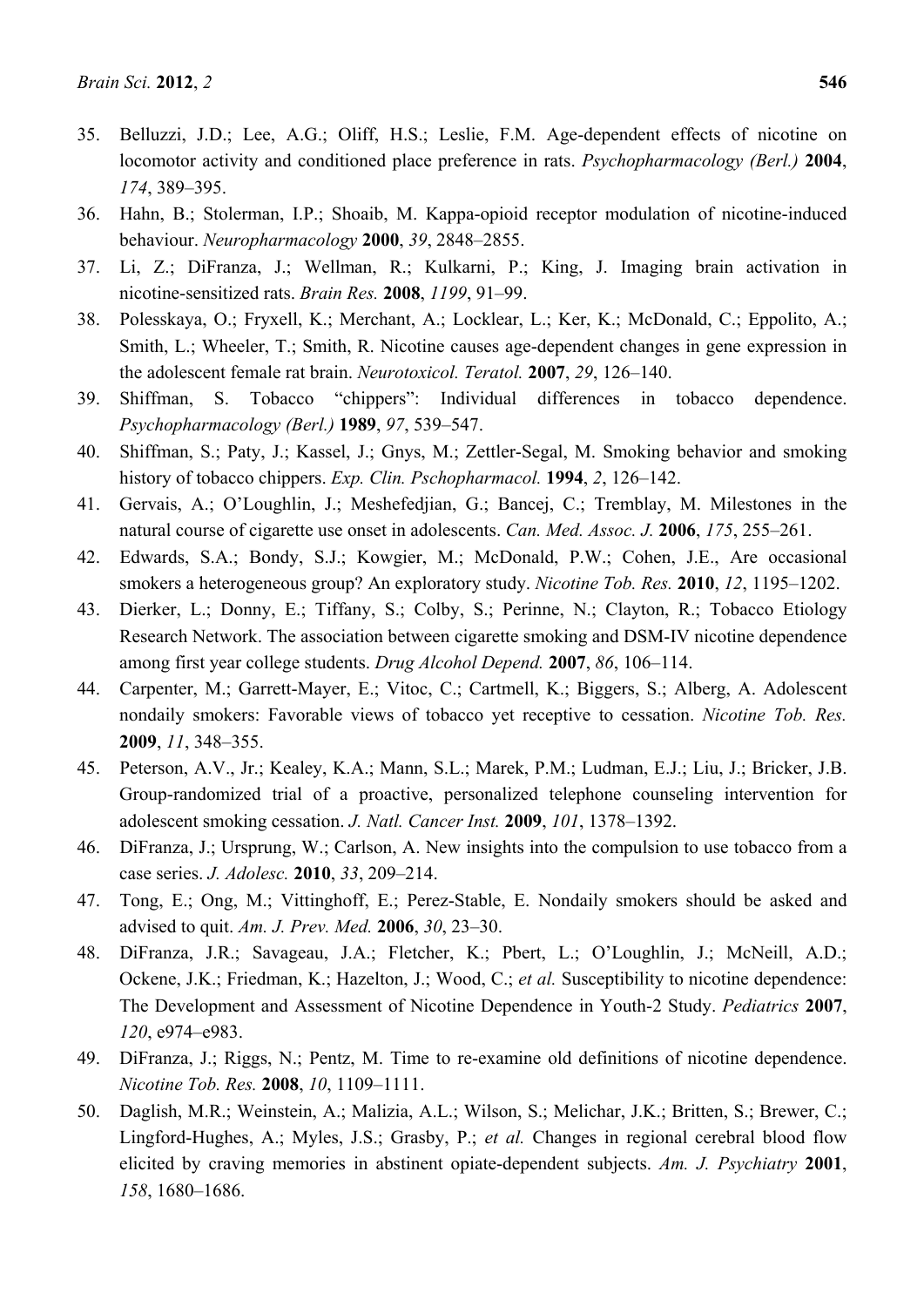- 51. Franklin, T.; Wang, Z.; Sciortino, W.; Harper, D.; Willhite, R.; Wang, J.; Detre, J.; O'Brien, C.; Childress, A. Brain Signature of Cigarette Cue-Induced Craving Is Greatest in Females. In *Proceedings of the 12th Annual Meeting of the Society for Research on Nicotine and Tobacco*, Orlando, FL, USA, Febuary 15–18, 2006; Society for Research on Nicotine and Tobacco: Madison, WI, USA, 2006.
- 52. Brody, A.L.; Mandelkern, M.A.; London, E.D.; Childress, A.R.; Lee, G.S.; Bota, R.G.; Ho, M.L.; Saxena, S.; Baxter, L.R.; Madsen, D.; *et al.* Brain metabolic changes during cigarette craving. *Arch. Gen. Psychiatry* **2002**, *59*, 1162–1172.
- 53. Lim, H.K.; Pae, C.U.; Joo, R.A.; Yoo, S.S.; Choi, B.G.; Kim, D.J.; Lee, C.; Lee, C.U. fMRI investigation on cue-induced smoking craving. *J. Psychiatr. Res.* **2005**, *39*, 333–335.
- 54. Brody, A.; Mandelkern, M.; Olmstead, R.; Jou, J.; Tiongson, E.; Allen, V.; Scheibal, D.; London, E.D.; Tiffany, S.T.; Cohen, M. Neural Substrates of Resisting the Urge to Smoke. In *Proceedings of the 12th Annual Meeting of the Society for Research on Nicotine and Tobacco*, Orlando, FL, USA, Febuary 15–18, 2006; Society for Research on Nicotine and Tobacco: Madison, WI, USA, 2006.
- 55. Wilson, S.J.; Sayette, M.A.; Delgado, M.R.; Fiez, J.A. Instructed smoking expectancy modulates cue-elicited neural activity: A preliminary study. *Nicotine Tob. Res.* **2005**, *7*, 637–645.
- 56. David, S.P.; Munafo, M.R.; Johansen-Berg, H.; Smith, S.M.; Rogers, R.D.; Matthews, P.M.; Walton, R.T. Ventral striatum/nucleus accumbens activation to smoking-related pictorial cues in smokers and nonsmokers: A functional magnetic resonance imaging study. *Biol. Psychiatry*  **2005**, *58*, 488–494.
- 57. Rubinstein, M.; Luks, T.; Moscicki, A.; Dryden, W.; Rait, M.; Simpson, G. Smoking-cue induced brain activation in adolescent light smokers. *J. Adolesc. Health* **2010**, *48*, 7–12.
- 58. Wagner, D.; Cin, S.; Sargent, J.; Kelley, W.; Heatherton, T. Spontaneous action representation in smokers when watching movie characters smoke. *J. Neurosci.* **2011**, *31*, 894–898.
- 59. Kilts, C.D.; Gross, R.E.; Ely, T.D.; Drexler, K.P. The neural correlates of cue-induced craving in cocaine-dependent women. *Am. J. Psychiatry* **2004**, *161*, 233–241.
- 60. Garavan, H.; Pankiewicz, J.; Bloom, A.; Cho, J.K.; Sperry, L.; Ross, T.J.; Salmeron, B.J.; Risinger, R.; Kelley, D.; Stein, E.A. Cue-induced cocaine craving: Neuroanatomical specificity for drug users and drug stimuli. *Am. J. Psychiatry* **2000**, *157*, 1789–1798.
- 61. Maas, L.C.; Lukas, S.E.; Kaufman, M.J.; Weiss, R.D.; Daniels, S.L.; Rogers, V.W.; Kukes, T.J.; Renshaw, P.F. Functional magnetic resonance imaging of human brain activation during cue-induced cocaine craving. *Am. J. Psychiatry* **1998**, *155*, 124–126.
- 62. Wexler, B.E.; Gottschalk, C.H.; Fulbright, R.K.; Prohovnik, I.; Lacadie, C.M.; Rounsaville, B.J.; Gore, J.C. Functional magnetic resonance imaging of cocaine craving. *Am. J. Psychiatry* **2001**, *158*, 86–95.
- 63. Childress, A.R.; Mozley, P.D.; McElgin, W.; Fitzgerald, J.; Reivich, M.; O'Brien, C.P. Limbic activation during cue-induced cocaine craving. *Am. J. Psychiatry* **1999**, *156*, 11–18.
- 64. Brody, A.L.; Mandelkern, M.A.; Lee, G.; Smith, E.; Sadeghi, M.; Saxena, S.; Jarvik, M.E.; London, E.D. Attenuation of cue-induced cigarette craving and anterior cingulate cortex activation in bupropion-treated smokers: A preliminary study. *Psychiatry Res.* **2004**, *130*, 269–281.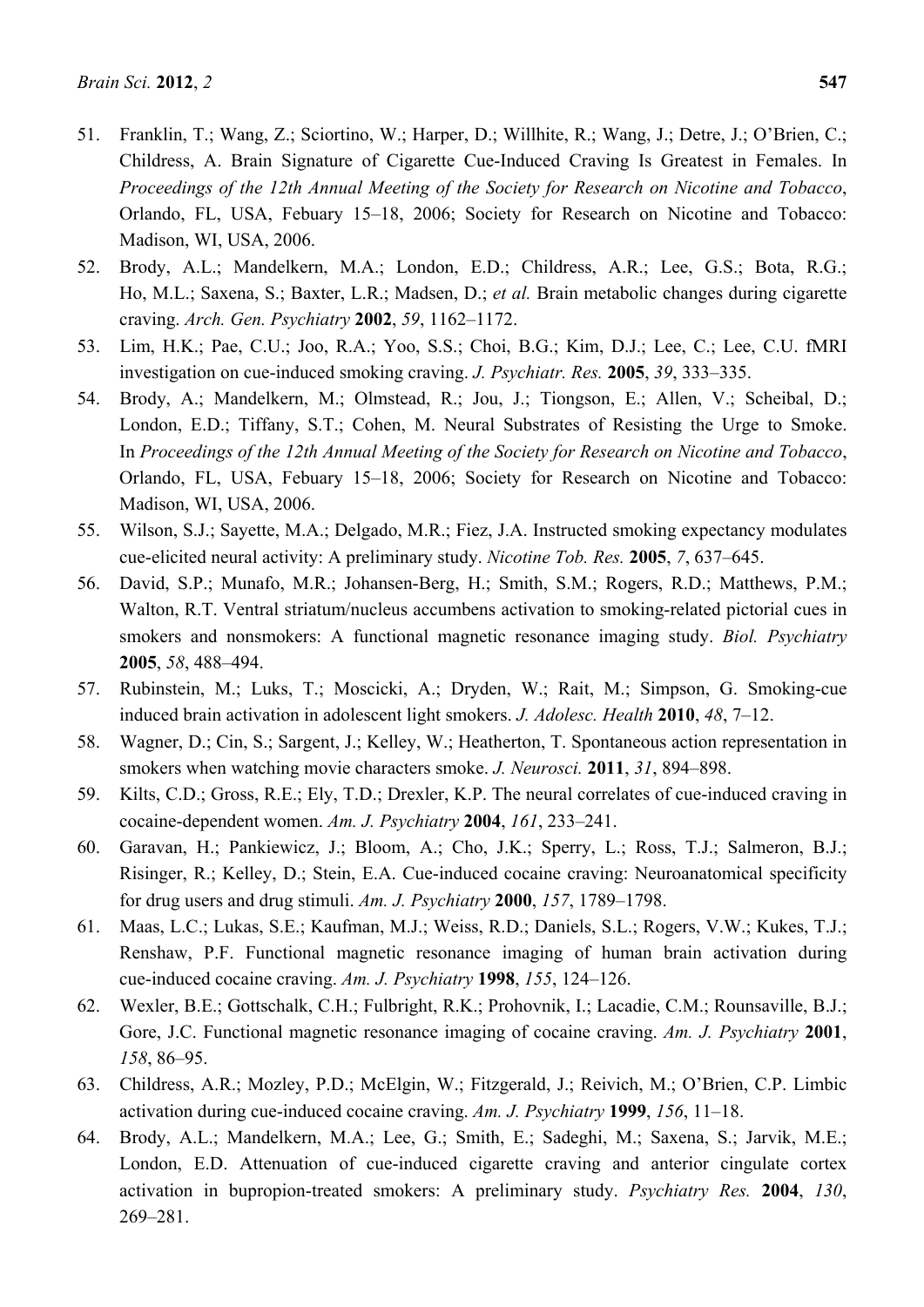- 65. Tanabe, J.; Nyberg, E.; Martin, L.F.; Martin, J.; Cordes, D.; Kronberg, E.; Tregellas, J.R. Nicotine effects on default mode network during resting state. *Psychopharmacology (Berl.)*  **2011**, *216*, 287–295.
- 66. Domino, E.; Ni, L.; Xu, Y.; Koeppe, R.; Guthrie, S.; Zubieta, J.K. Regional cerebral blood flow and plasma nicotine after smoking tobacco cigarettes. *Prog. Neuropsychopharmacol. Biol. Psychiatry* **2004**, *28*, 319–327.
- 67. Zubieta, J.K.; Heitzeg, M.M.; Xu, Y.; Koeppe, R.A.; Ni, L.; Guthrie, S.; Domino, E.F. Regional cerebral blood flow responses to smoking in tobacco smokers after overnight abstinence. *Am. J. Psychiatry* **2005**, *162*, 567–577.
- 68. Wang, Z.; Faith, M.; Patterson, F.; Tang, K.; Kerrin, K.; Wileyto, E.; Detre, J.; Lerman, C. Neural substrates of abstinence-induced cigarette cravings in chronic smokers. *J. Neurosci.* **2007**, *27*, 14035–14040.
- 69. Pierce, R.C.; Kalivas, P.W. A circuitry model of the expression of behavioral sensitization to amphetamine-like psychostimulants. *Brain Res. Brain Res. Rev.* **1997**, *25*, 192–216.
- 70. Tassin, J.P.; Vezina, P.; Trovero, F.; Blanc, G.; Herve, D.; Glowinski, J. Cortico-subcortical interactions in behavioral sensitization: Differential effects of daily nicotine and morphine. *Ann. N. Y. Acad. Sci.* **1992**, *654*, 101–116.
- 71. Brody, A.; Olmstead, R.; London, E.; Farahi, J.; Meyer, J.; Grossman, P.; Lee, G.; Huang, J.; Hahn, E.; Mandelkern, M. Smoking-induced ventral striatum dopamine release. *Am. J. Psychiatry* **2004**, *161*, 1211–1218.
- 72. Dawe, S.; Gerada, C.; Russell, M.A.; Gray, J.A. Nicotine intake in smokers increases following a single dose of haloperidol. *Psychopharmacology (Berl.)* **1995**, *117*, 110–115.
- 73. Koob, G.F.; Caine, S.B.; Parsons, L.; Markou, A.; Weiss, F. Opponent process model and psychostimulant addiction. *Pharmacol. Biochem. Behav.* **1997**, *57*, 513–521.
- 74. Koob, G.F.; Le Moal, M. Drug abuse: Hedonic homeostatic dysregulation. *Science* **1997**, *278*, 52–58.
- 75. Cole, D.M.; Beckmann, C.F.; Long, C.J.; Matthews, P.M.; Durcan, M.J.; Beaver, J.D. Nicotine replacement in abstinent smokers improves cognitive withdrawal symptoms with modulation of resting brain network dynamics. *Neuroimage* **2010**, *52*, 590–599.
- 76. Slotkin, T.A.; Ryde, I.T.; Tate, C.A.; Seidler, F.J. Lasting effects of nicotine treatment and withdrawal on serotonergic systems and cell signaling in rat brain regions: Separate or sequential exposure during fetal development and adulthood. *Brain Res. Bull.* **2007**, *73*, 259–272.
- 77. Trauth, J.A.; Seidler, F.J.; McCook, E.C.; Slotkin, T.A. Adolescent nicotine exposure causes persistent upregulation of nicotinic cholinergic receptors in rat brain regions. *Brain Res.* **1999**, *851*, 9–19.
- 78. Trauth, J.A.; Seidler, F.J.; Slotkin, T.A. Persistent and delayed behavioral changes after nicotine treatment in adolescent rats. *Brain Res.* **2000**, *880*, 167–172.
- 79. Slotkin, T.A.; Ryde, I.T.; Seidler, F.J. Separate or sequential exposure to nicotine prenatally and in adulthood: Persistent effects on acetylcholine systems in rat brain regions. *Brain Res. Bull.*  **2007**, *74*, 91–103.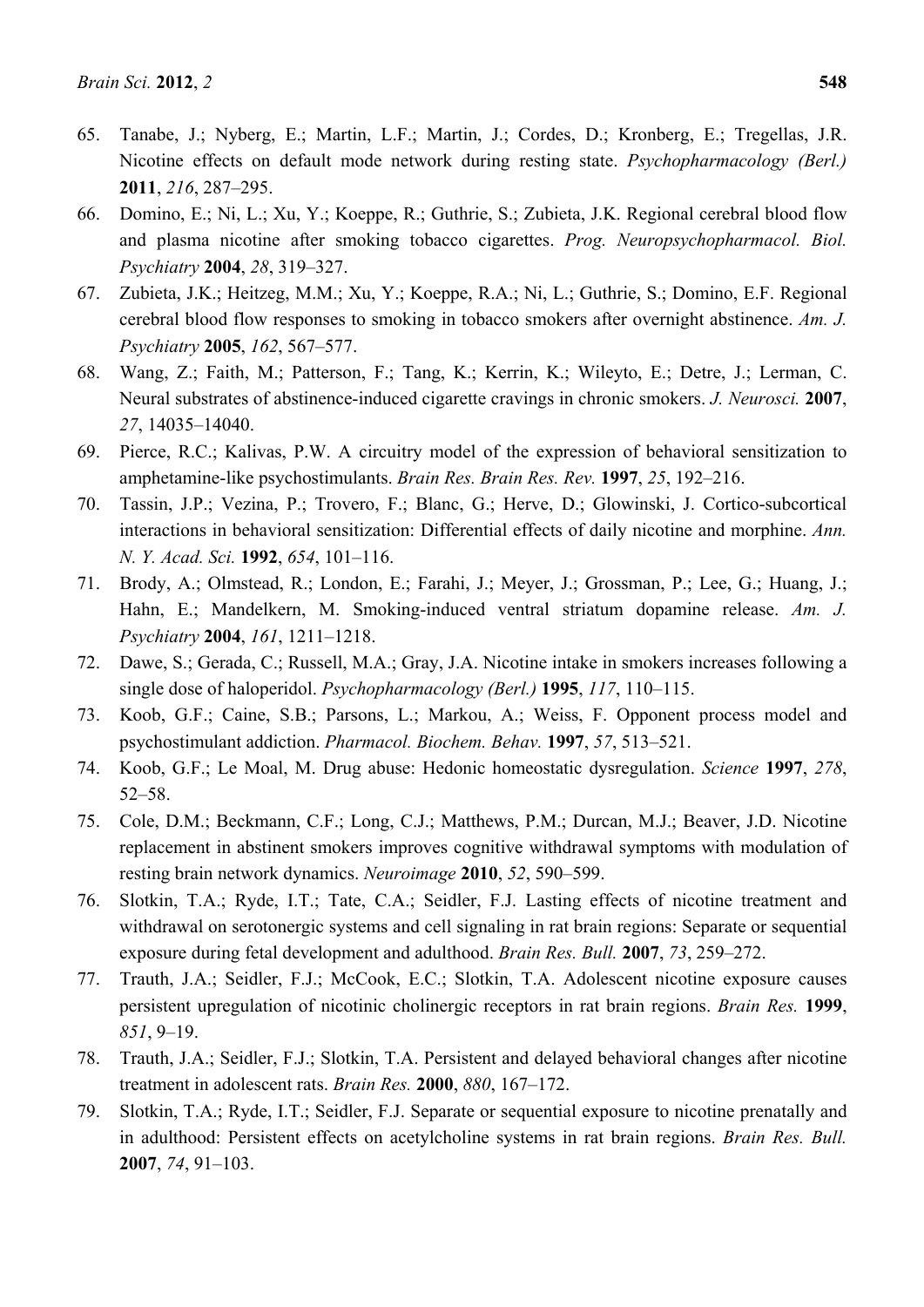- 80. Kenny, P.J.; Markou, A. Nicotine self-administration acutely activates brain reward systems and induces a long-lasting increase in reward sensitivity. *Neuropsychopharmacology* **2006**, *31*, 1203–1211.
- 81. Swanson, C.; Baker, D.; Carson, D.; Worley, P.; Kalivas, P. Repeated cocaine administration attenuates group I metabotproic glutamate receptor-mediated glutamate release and behavioral activation: A potential role for homer. *J. Neurosci.* **2001**, *21*, 9043–9052.
- 82. Bowers, M.; McFarland, K.; Lake, R.; Peterson, Y.; Lapish, C.; Gregory, M.; Lanier, S.; Kalivas, P. Activator of G protein signaling 3: A gatekeeper of cocaine sensitization and drug seeking. *Neuron* **2004**, *42*, 269–281.
- 83. Mowla, S.; Farhadi, H.; Pareek, S.; Atwal, J.; Morris, S.; Seidah, N.; Murphy, R. Biosynthesis and post-translational processing of the precursor to brain-derived neurotrophic factor. *J. Biol. Chem.* **2001**, *276*, 12660–12666.
- 84. Theonen, H. Neurotrophins and neuronal plasticity. *Science* **1995**, *270*, 593–598.
- 85. Schabitz, W.; Steigleder, T.; Cooper-Kuhn, C.; Schwab, S.; Sommer, C.; Schneider, A.; Kuhn, G. Intravenous brain-derived neurotrophic factor enhances post-stroke sensorimotor recovery and stimulates neurogenesis. *Stroke* **2007**, *38*, 2165–2172.
- 86. Beuten, J.; Ma, J.; Payne, T.; Dupont, R.; Quezada, P.; Huang, W.; Crews, K.; Li, M. Significant association of bdnf haplotypes in European-American male smokers but not in European-American female or African-American smokers. *Am. J. Med. Genet. B Neuropsychiatr. Genet.* **2005**, *139*, 73–80.
- 87. Lang, U.E.; Sander, T.; Lohoff, F.; Hellweg, R.; Bajbouj, M.; Winterer, G.; Gallinat, J. Association of the met66 allele of brain-derived neurotrophic factor (BDNF) with smoking. *Psychopharmacology (Berl.)* **2007**, *190*, 433–439.
- 88. Flatscher-Bader, T.; Zuvela, N.; Landis, N.; Wilce, P. Smoking and alcoholism target genes associated with plasticity and glutamate transmission in the human ventral tegmental area. *Hum. Mol. Genet.* **2008**, *17*, 38–51.
- 89. Bhang, S.Y.; Choi, S.W.; Ahn, J.H. Changes in plasma brain-derived neurotrophic factor levels in smokers after smoking cessation. *Neurosci. Lett.* **2010**, *468*, 7–11.
- 90. Kim, T.S.; Kim, D.J.; Lee, H.; Kim, Y.K. Increased plasma brain-derived neurotrophic factor levels in chronic smokers following unaided smoking cessation. *Neurosci. Lett.* **2007**, *423*, 53–57.
- 91. Slotkin, T.; MacKillop, E.; Rudder, C.; Ryde, I.; Tate, C.; Seidler, F. Permanent, sex-selective effects of prenatal or adolescent nicotine exposure, separately or sequentially, in rat brain regions: Indices of cholinergic and serotonergic synaptic function, cell signaling, and neural cell number and size at six months of age. *Neuropsychopharmacology* **2007**, *32*, 1082–1097.
- 92. Uhl, G.R.; Liu, Q.-R.; Drgon, T.; Johnson, C.; Walther, D.; Rose, J.E.; David, S.P.; Niaura, R.; Lerman, C. Molecular genetics of successful smoking cessation: Convergent genome-wide association study results. *Arch. Gen. Psychiatry* **2008**, *65*, 683–693.
- 93. Garvey, A.; Bliss, R.; Hitchkock, J.; Heinold, J.; Rosner, B. Predictors of smoking relapse among self-quitters: A report from the normative aging study. *Addict. Behav.* **1992**, *17*, 367–377.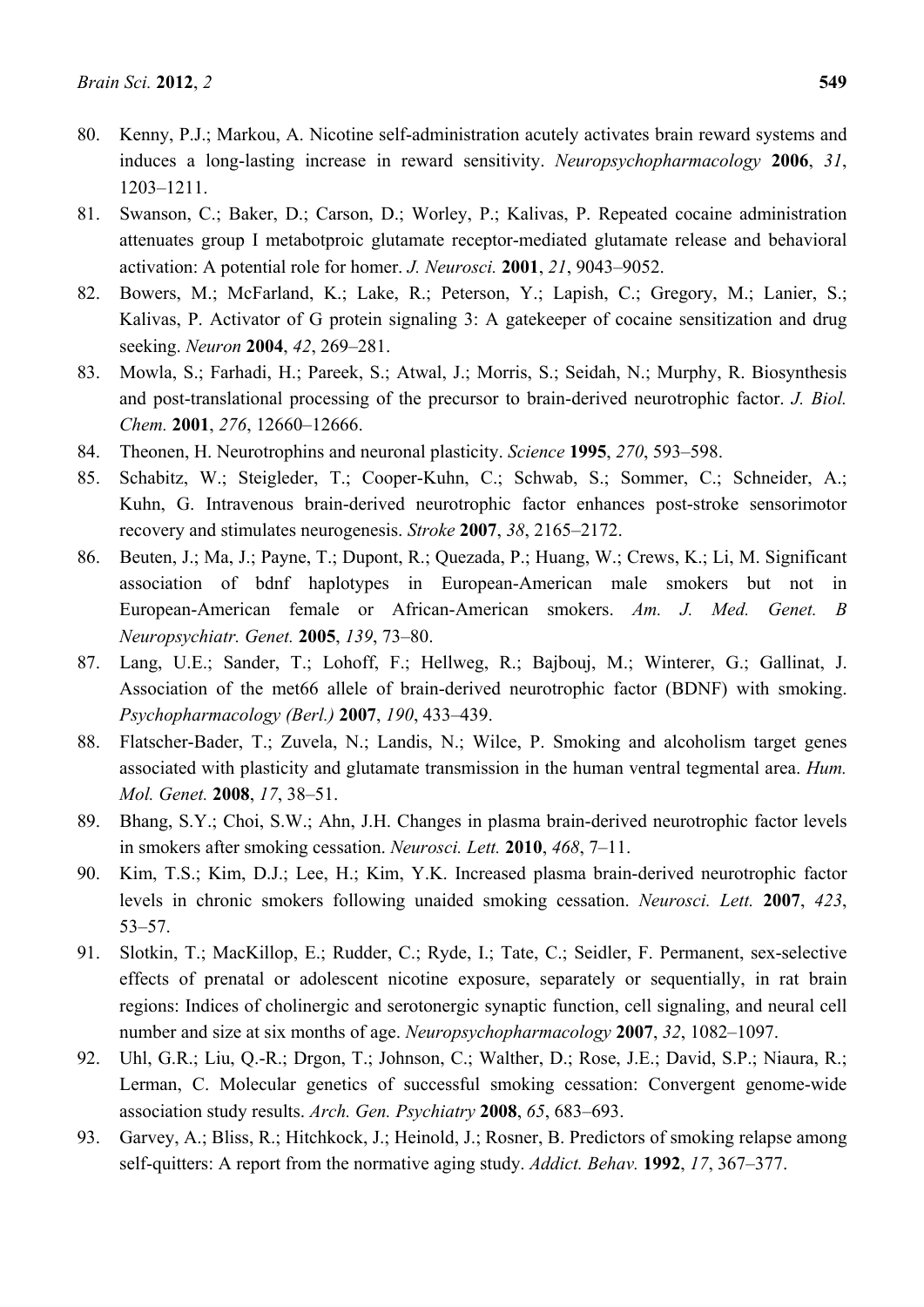- 94. Shadel, W.; Martino, S.; Setodji, C.; Cervone, D.; Witkiewitz, K.; Beckjord, E.; Scharf, D.; Shih, R. Lapse-induced surges in craving influence relapse in adult smokers: An experimental investigation. *Health Psychol.* **2011**, *30*, 588–596.
- 95. Benowitz, N.L.; Henningfield, J.E. Establishing a nicotine threshold for addiction. *N. Engl. J. Med.* **1994**, *331*, 123–125.
- 96. DiFranza, J.; Ursprung, W. The latency to the onset of nicotine withdrawal: A test of the sensitization-homeostasis theory. *Addict. Behav.* **2008**, *33*, 1148–1153.
- 97. Ursprung, S.; Morello, P.; Gershenson, B.; DiFranza, J. Development of a measure of the latency to needing a cigarette. *J. Adolesc. Health* **2010**, *48*, 338–343.
- 98. Benowitz, N.L.; Kuyt, F.; Jacob, P. Circadian blood nicotine concentrations during cigarette smoking. *Clin. Pharmacol. Ther.* **1982**, *32*, 758–764.
- 99. Benowitz, N.; Jacob, P. Nicotine and cotinine elimination pharmacokinetics in smokers and nonsmokers. *Clin. Pharmacol. Ther.* **1993**, *53*, 316–323.
- 100. Kenny, P.; Markou, A. Neurobiology of the nicotine withdrawal syndrome. *Pharmacol. Biochem. Behav.* **2001**, *70*, 531–549.
- 101. Iyaniwura, T.T.; Wright, A.E.; Balfour, D.J. Evidence that mesoaccumbens dopamine and locomotor responses to nicotine in the rat are influenced by pretreatment dose and strain. *Psychopharmacology (Berl.)* **2001**, *158*, 73–79.
- 102. Smith, K.M.; Mitchell, S.N.; Joseph, M.H. Effects of chronic and subchronic nicotine on tyrosine hydroxylase activity in noradrenergic and dopaminergic neurones in the rat brain. *J. Neurochem.*  **1991**, *57*, 1750–1756.
- 103. Miller, D.K.; Harrod, S.B.; Green, T.A.; Wong, M.Y.; Bardo, M.T.; Dwoskin, L.P. Lobeline attenuates locomotor stimulation induced by repeated nicotine administration in rats. *Pharmacol. Biochem. Behav.* **2003**, *74*, 279–286.
- 104. Park, M.; Loughlin, S.; Leslie, F. Gestational nicotine-induced changes in adolescent neuronal activity. *Brain Res.* **2006**, *1094*, 119–126.
- 105. Perkins, K.A.; Gerlach, D.; Broge, M.; Grobe, J.; Sanders, M.; Fonte, C.; Vender, J.; Cherry, C.; Wilson, A. Dissociation of nicotine tolerance from tobacco dependence in humans. *J. Pharmacol. Exp. Ther.* **2001**, *296*, 849–856.
- 106. Audrain-McGovern, J.; Rodriguez, D.; Tercyak, K.P.; Cuevas, J.; Rodgers, K.; Patterson, F. Identifying and characterizing adolescent smoking trajectories. *Cancer Epidemiol. Biomarkers Prev.* **2004**, *13*, 2023–2034.
- 107. Riggs, N.; Chou, C.-P.; Li, C.; Pentz, M. Adolescent to emerging adulthood smoking trajectories: When do smoking trajectories diverge, and do they predict early adulthood nicotine dependence? *Nicotine Tob. Res.* **2007**, *9*, 1147–1154.
- 108. DiFranza, J.; Wellman, R.; Ursprung, S.; Sabiston, C. The autonomy over smoking scale. *Psychol. Addict. Behav.* **2009**, *23*, 656–665.
- 109. DiFranza, J.; Ursprung, W.; Biller, L. The developmental sequence of tobacco withdrawal symptoms of wanting, craving and needing. *Pharmacol. Biochem. Behav.* **2012**, *100*, 494–497.
- 110. DiFranza, J.; Wellman, R.; Savageau, J. Does progression through the stages of physical addiction indicate increasing overall addiction to tobacco? *Psychopharmacology (Berl.)* **2012**, *219*, 815–822.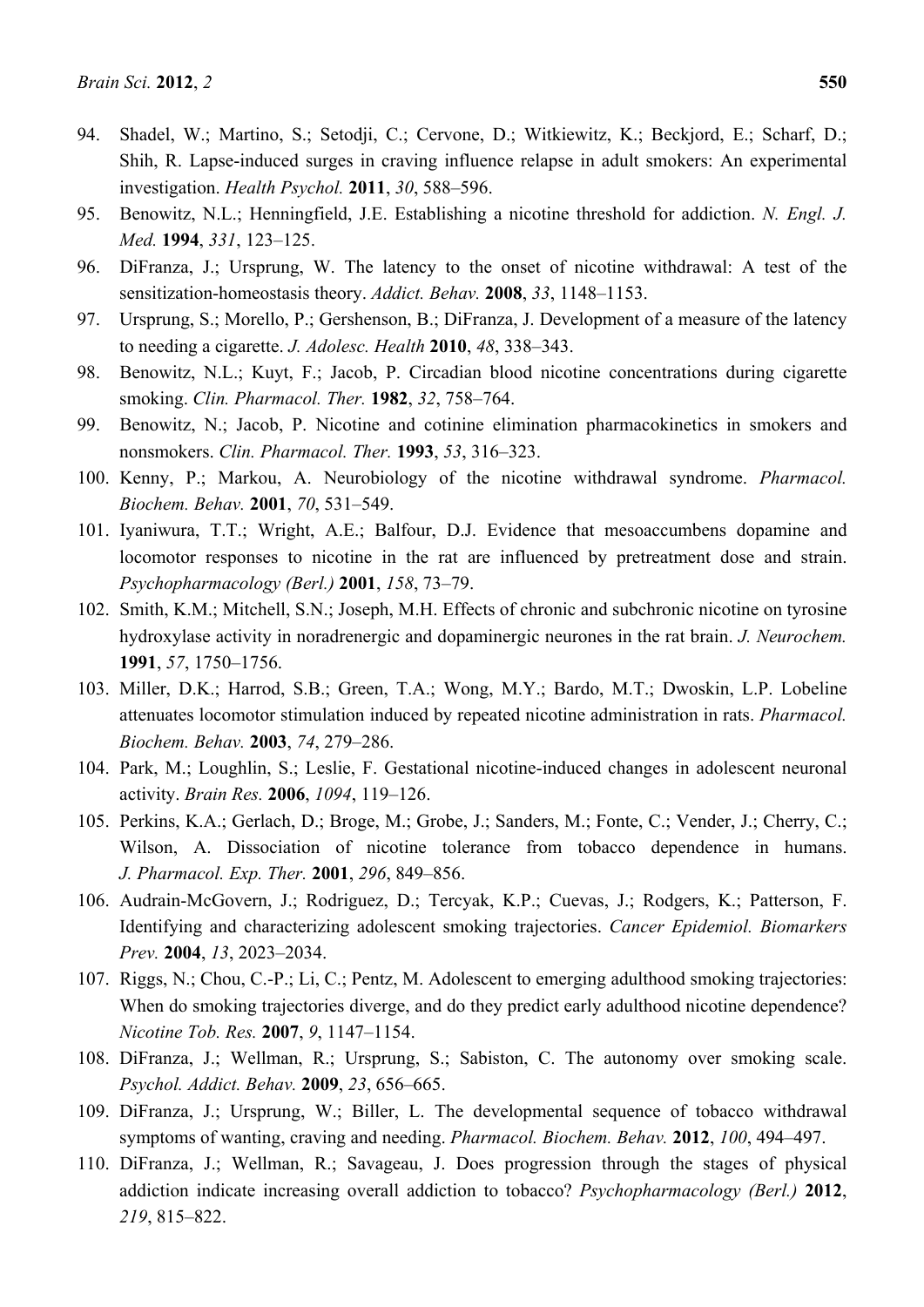- 111. DiFranza, J.; Sweet, M.; Savageau, J.; Ursprung, W. An evaluation of a clinical approach to staging tobacco addiction. *J. Pediatr.* **2011**, *159*, 999–1003.
- 112. DiFranza, J.; Wellman, R.; Mermelstein, R.; Pbert, L.; Klein, J.; Sargent, J.; Ahluwalia, J.; Lando, H.; Ossip, D.; Wilson, K.; *et al.* The natural history and diagnosis of nicotine addiction. *Curr. Pediatr. Rev.* **2011**, *7*, 88–96.
- 113. DiFranza, J.; Morello, P.; Gershenson, B. The retest reliability of nicotine dependence measures. *Addict. Res. Theory* **2011**, *20*, 55–63.
- 114. Brody, A.L.; Mandelkern, M.A.; Jarvik, M.E.; Lee, G.S.; Smith, E.C.; Huang, J.C.; Bota, R.G.; Bartzokis, G.; London, E.D. Differences between smokers and nonsmokers in regional gray matter volumes and densities. *Biol. Psychiatry* **2004**, *55*, 77–84.
- 115. Zhang, X.; Salmeron, B.J.; Ross, T.J.; Geng, X.; Yang, Y.; Stein, E.A. Factors underlying prefrontal and insula structural alterations in smokers. *Neuroimage* **2011**, *54*, 42–48.
- 116. Gallinat, J.; Meisenzahl, E.; Jacobsen, L.K.; Kalus, P.; Bierbrauer, J.; Kienast, T.; Witthaus, H.; Leopold, K.; Seifert, F.; Schubert, F.; *et al.* Smoking and structural brain deficits: A volumetric mr investigation. *Eur. J. Neurosci.* **2006**, *24*, 1744–1750.
- 117. Kuhn, S.; Schubert, F.; Gallinat, J. Reduced thickness of medial orbitofrontal cortex in smokers. *Biol. Psychiatry* **2010**, *68*, 1061–1065.
- 118. Gazdzinski, S.; Durazzo, T.C.; Studholme, C.; Song, E.; Banys, P.; Meyerhoff, D.J. Quantitative brain mri in alcohol dependence: Preliminary evidence for effects of concurrent chronic cigarette smoking on regional brain volumes. *Alcohol. Clin. Exp. Res.* **2005**, *29*, 1484–1495.
- 119. Brown, R.W.; Kolb, B. Nicotine sensitization increases dendritic length and spine density in the nucleus accumbens and cingulate cortex. *Brain Res.* **2001**, *899*, 94–100.
- 120. Wellman, R.J.; DiFranza, J.R.; Savageau, J.A.; Godiwala, S.; Savageau, N.; Friedman, K.; Hazelton, J. The effect of abstinence on cigarette consumption upon the resumption of smoking. *Addict. Behav.* **2006**, *31*, 711–716.
- 121. Neuhaus, A.; Bajbouj, M.; Kienast, T.; Kalus, P.; von Haebler, D.; Winterer, G.; Gallinat, J. Persistent dysfunctional frontal lobe activation in former smokers. *Psychopharmacology (Berl.)*  **2006**, *186*, 191–200.
- 122. Jarvik, M.E. Further Observations on Nicotine as the Reinforcing Agent in Smoking. In *Smoking Behavior: Motives and Incentives*; Dunn, W.L., Jr., Ed.; V.H. Winston: Washington, DC, USA, 1973; pp. 33–49.
- 123. McNeill, A.D.; West, R.; Jarvis, M.J.; Jackson, P.; Bryant, A.; Russell, M.A.H. Cigarette withdrawal symptoms in adolescent smokers. *Psychopharmacology (Berl.)* **1986**, *90*, 533–536.
- 124. Goddard, E. Why children start smoking. *Br. J. Addict.* **1992**, *87*, 17–25.
- 125. Barker, D. Reasons for tobacco use and symptoms of nicotine withdrawal among adolescent and young adult tobacco users—United States, 1993. *Morb. Mortal. Wkly. Rep.* **1994**, *43*, 745–750.
- 126. O'Loughlin, J.; Kishchuck, N.; DiFranza, J.; Tremblay, M.; Paradis, G. The hardest thing is the habit: A qualitative investigation of adolescent smokers' experience of nicotine dependence. *Nicotine Tob. Res.* **2002**, *4*, 201–209.
- 127. Riedel, B.W.; Robinson, L.A.; Klesges, R.C.; McLain-Allen, B. Ethnic differences in smoking withdrawal effects among adolescents. *Addict. Behav.* **2003**, *28*, 129–140.